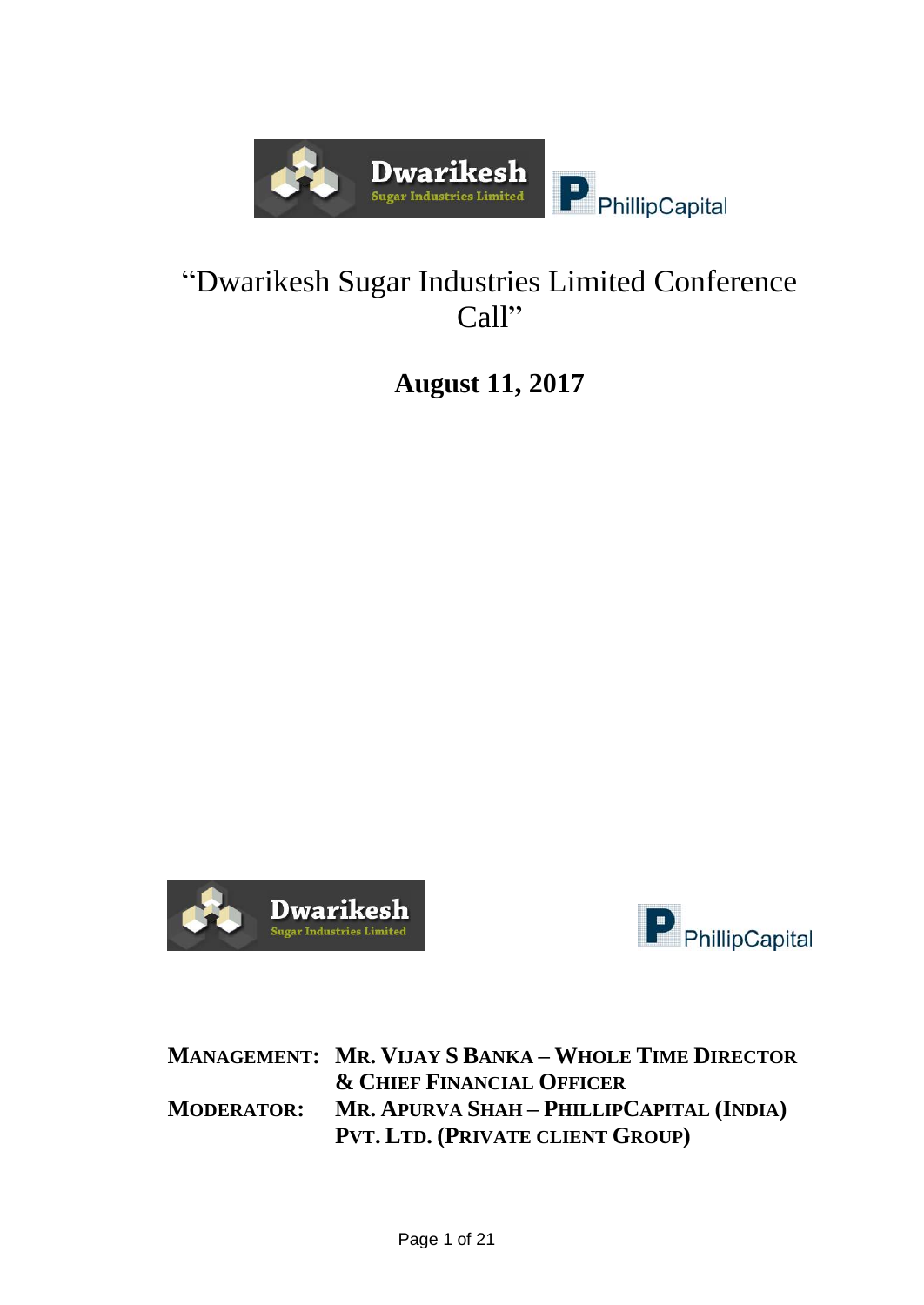

| <b>Moderator:</b>     | Ladies and Gentlemen, Good Day, and Welcome to Dwarikesh Sugar Industries<br>Limited Conference Call, hosted by PhillipCapital (India) Pvt. Ltd. As a reminder,<br>all participant lines will be in the listen-only mode. There will be an opportunity for<br>you to ask questions after presentation concludes. Should you need assistance during<br>the conference call, please signal an operator by pressing "*" then '0' on your<br>touchtone phone. I now hand the conference over to Mr. Apurva Shah from<br>PhillipCapital (India) Pvt. Ltd. Thank you and over to you, sir. |
|-----------------------|--------------------------------------------------------------------------------------------------------------------------------------------------------------------------------------------------------------------------------------------------------------------------------------------------------------------------------------------------------------------------------------------------------------------------------------------------------------------------------------------------------------------------------------------------------------------------------------|
| <b>Apurva Shah:</b>   | Thank you, Tanvi. Good evening, everyone. On behalf of PhillipCapital, let me<br>welcome you to Dwarika Sugar Quarter One FY18 Conference Call. We have with<br>us Mr. Vijay Banka – Whole Time Director & CFO of the Company. I will now<br>hand over the call to Mr. Vijay Banka for his opening remarks. Over to you, sir.                                                                                                                                                                                                                                                        |
| Vijay Banka:          | Thank you, Apurva. Very good afternoon to everyone. I must take this opportunity to<br>express my gratitude and thankfulness to you all for having extended all the support<br>to us all the while.                                                                                                                                                                                                                                                                                                                                                                                  |
|                       | We have had a decent first quarter. Results are already available with you. We have<br>had, I must say, an impressive top-line growth and good bottom-line growth. We did<br>some aggressive selling of sugar selling nearly 12.76 lakh quintals of sugar during Q<br>1, which has helped in margins coming from sugar segment.                                                                                                                                                                                                                                                      |
|                       | The sugar season of 2016-17 this time extended during this quarter, which is why we<br>have seen some margin coming from the power segment also. So, all in all, it has<br>been a decent quarter. Once again, let me thank you all for extending your support<br>and giving us all the encouragement.                                                                                                                                                                                                                                                                                |
|                       | And I will leave the house open to you all for asking me any questions that you may<br>have. Thank you.                                                                                                                                                                                                                                                                                                                                                                                                                                                                              |
| Moderator:            | Thank you. We will now begin the question-and-answer session. We have the next<br>question from the line of Deepak Kapoor, Individual Investor. Please go ahead.                                                                                                                                                                                                                                                                                                                                                                                                                     |
| Deepak Kapoor:        | Like you said, you were very aggressive in your selling, almost 12 lakh quintals plus                                                                                                                                                                                                                                                                                                                                                                                                                                                                                                |
| Vijay Banka:          | 12.76 quintals.                                                                                                                                                                                                                                                                                                                                                                                                                                                                                                                                                                      |
| Deepak Kapoor:        | Yes, and that leaves you with about 9.7 lakh quintals, right?                                                                                                                                                                                                                                                                                                                                                                                                                                                                                                                        |
| Vijay Banka:          | 9.87 lakh quintals of sugar.                                                                                                                                                                                                                                                                                                                                                                                                                                                                                                                                                         |
| <b>Deepak Kapoor:</b> | So, 9.87 quintals is the maximum you can sell this quarter, I just want to understand<br>that?                                                                                                                                                                                                                                                                                                                                                                                                                                                                                       |

Dwarikesh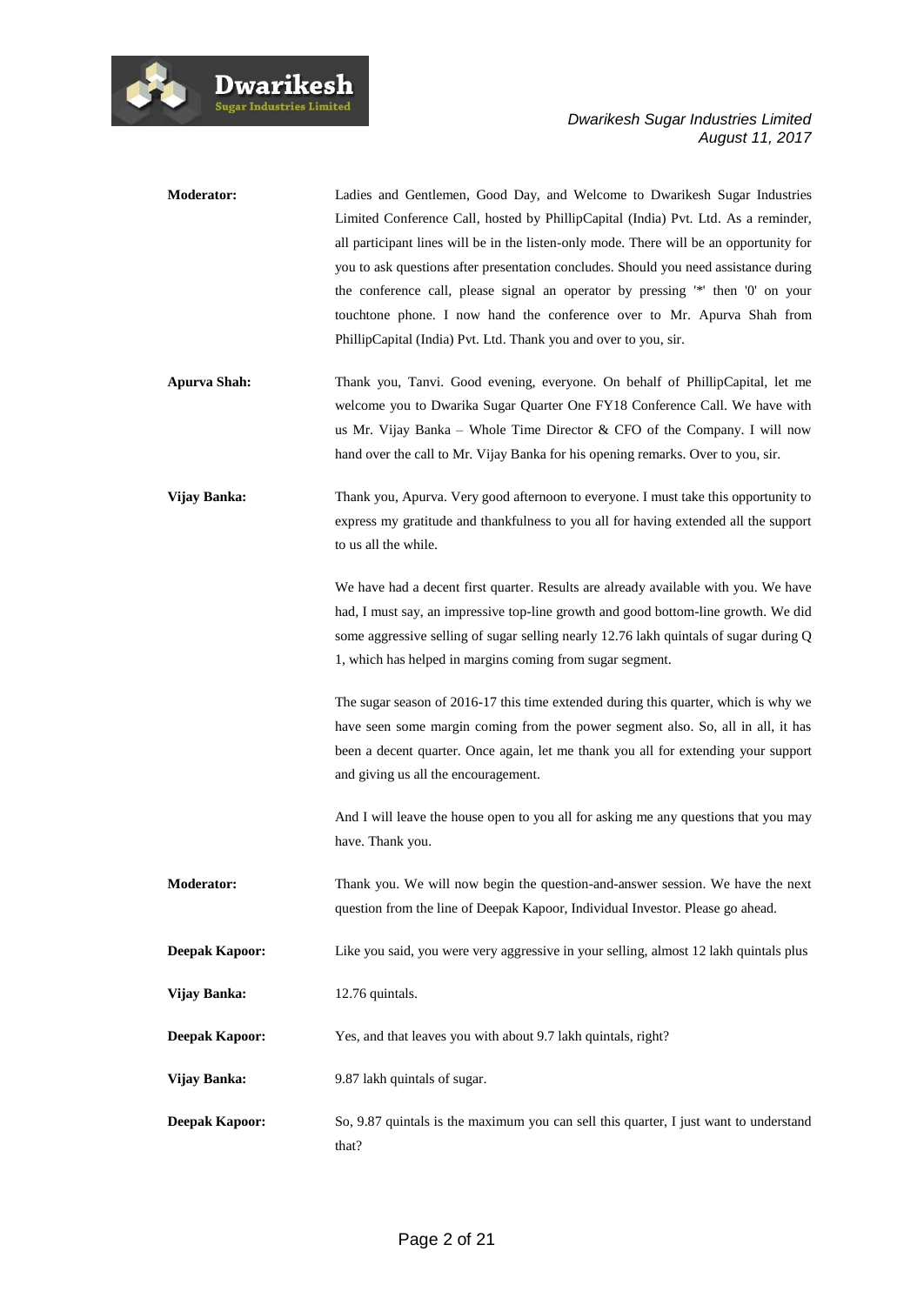

| Vijay Banka:          | Yes, that is the maximum.                                                                                                                                                       |
|-----------------------|---------------------------------------------------------------------------------------------------------------------------------------------------------------------------------|
| <b>Deepak Kapoor:</b> | So, there will be no crushing this quarter?                                                                                                                                     |
| Vijay Banka:          | No, this quarter there will be absolutely no activity except for the offseason repairs                                                                                          |
|                       | and maintenance work that goes on.                                                                                                                                              |
| <b>Deepak Kapoor:</b> | Okay. Just wanted to check, like you said the crushing season extended in to Q1 this                                                                                            |
|                       | year, was it the same case last year?                                                                                                                                           |
| Vijay Banka:          | No, unlike last year in which only one plant which crushed during April, in this year                                                                                           |
|                       | we had one of our plants crushing till the 10th of April, another one till the 17th or<br>18th of April and the third one went right till the end of April. Whereas last season |
|                       | only one plant worked and that crushed during April and that too only up to the 20 <sup>th</sup> .                                                                              |
|                       | We have produced in this quarter 4.5 lakh quintals of sugar, that number was                                                                                                    |
|                       | significantly lower in the last year same quarter.                                                                                                                              |
| <b>Deepak Kapoor:</b> | What would have been the number last year?                                                                                                                                      |
| Vijay Banka:          | I would not remember, but it would definitely less than 1 lakh quintals.                                                                                                        |
| <b>Deepak Kapoor:</b> | Okay. Could you throw some light on the kind of sugarcane acreage you are seeing                                                                                                |
|                       | in the areas from where you purchased, the farmers you purchased from?                                                                                                          |
| Vijay Banka:          | You see, the farmers on account of the better payment practices that prevailed in the                                                                                           |
|                       | last two seasons, were enthused to grow more and more sugarcane. So, number one,                                                                                                |
|                       | the area under sugarcane cultivation is going up; number two, the yields are getting<br>better because the farmers are enthusiastically growing the 0238 variety, the early     |
|                       | variety where they get better yields, the third unit of ours, which is in Baraily district,                                                                                     |
|                       | has huge command area, we expect some good crushing numbers to come from that                                                                                                   |
|                       | unit as well. Here the farmers were not growing sugarcane, so we have encouraged                                                                                                |
|                       | them to grow sugarcane and we have encouraged them to grow the early variety, the                                                                                               |
|                       | better variety of sugarcane. So, we expect some impressive crushing numbers in the                                                                                              |
|                       | third unit.                                                                                                                                                                     |
| <b>Deepak Kapoor:</b> | So, last season you produced about 33.38 lakh quintals, that includes the 4.5 lakh                                                                                              |
|                       | of?                                                                                                                                                                             |
| Vijay Banka:          | Yes.                                                                                                                                                                            |
| <b>Deepak Kapoor:</b> | So, going forward, with the kind of acreage you are seeing, you think this number                                                                                               |
|                       | could go up by about 10%, 15%, 20%?                                                                                                                                             |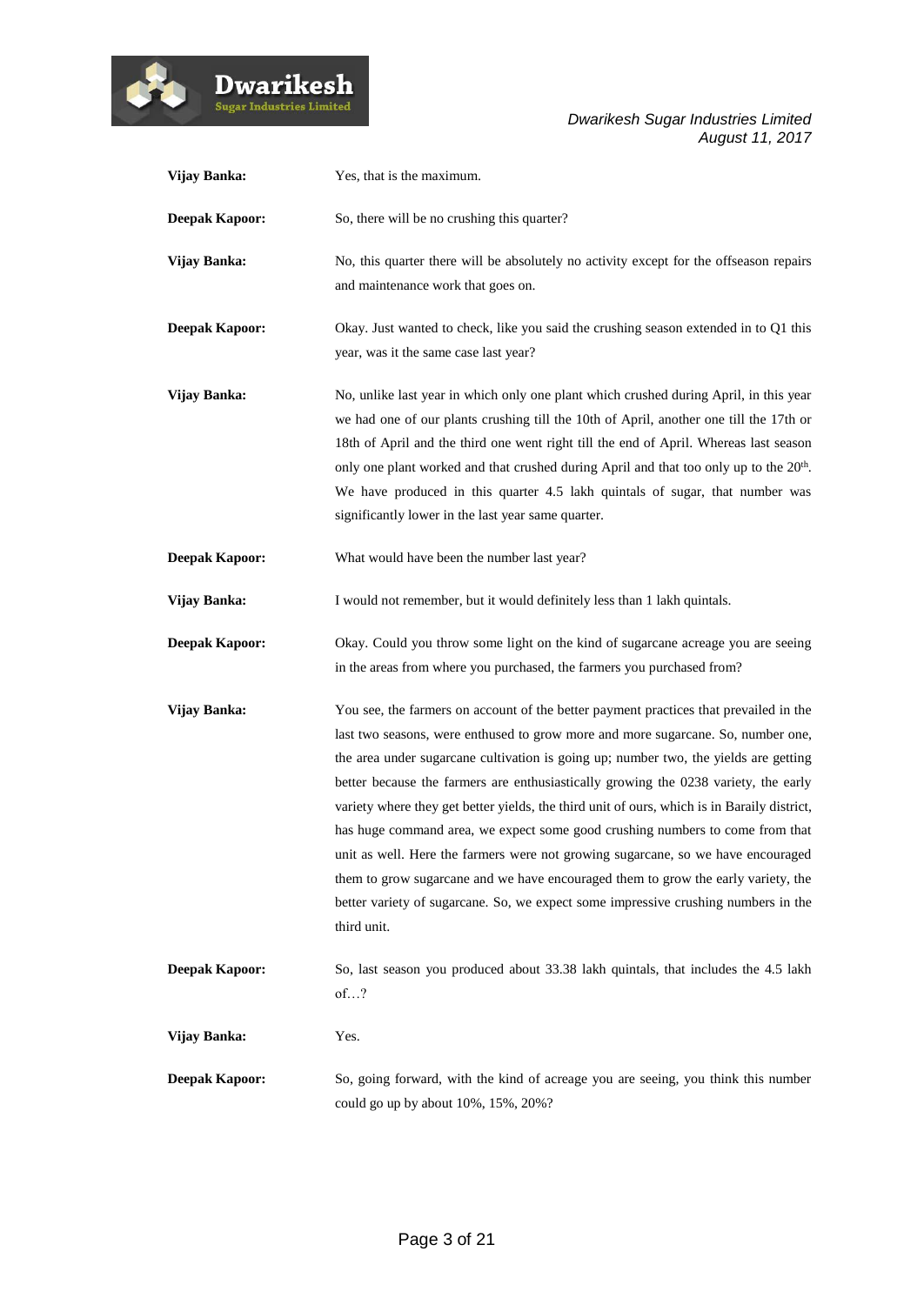

| Vijay Banka:          | Yes, if you ask me, we crushed 283 lakh quintals of sugarcane last year. If I were to<br>make an estimate, a reasonable estimate, I would say we would be able to crush at<br>least 320 lakh quintals in the coming season.                                                                                                                                                                                                                                                                                                                                                                                                                                                                                                                                                                                            |
|-----------------------|------------------------------------------------------------------------------------------------------------------------------------------------------------------------------------------------------------------------------------------------------------------------------------------------------------------------------------------------------------------------------------------------------------------------------------------------------------------------------------------------------------------------------------------------------------------------------------------------------------------------------------------------------------------------------------------------------------------------------------------------------------------------------------------------------------------------|
| <b>Deepak Kapoor:</b> | And the average yield on this would be about 11.7 plus only?                                                                                                                                                                                                                                                                                                                                                                                                                                                                                                                                                                                                                                                                                                                                                           |
| Vijay Banka:          | Let me explain this, last year our average group recovery was 11.78%. So far as our<br>first unit is concerned where we clocked a recovery of 12.34% we had early variety<br>sugarcane of about 92%. So, we are increasing that number and we expect about<br>98% of early variety.                                                                                                                                                                                                                                                                                                                                                                                                                                                                                                                                    |
| <b>Deepak Kapoor:</b> | This is average, 98% is only that one mill or you are talking across mill?                                                                                                                                                                                                                                                                                                                                                                                                                                                                                                                                                                                                                                                                                                                                             |
| Vijay Banka:          | I am talking mill wise. And in the second mill we had 52% of this variety, 0238, so<br>we are taking it further up to 62%. Third mill we had about 35% of this variety, so<br>we are increasing that number. So, you see, so far as the variety is concerned, our<br>varietal mix will be much better in the coming season. Now, recoveries will also be<br>on account of the climate conditions, in the last two seasons the climate was<br>extremely conducive for sugarcane growth, we had virtually frost free winters and<br>then there was a big swing in the day and night temperature. So, all this resulted in<br>good recovery in the last two seasons. So, if the same climate condition continues we<br>expect improvement in the recovery, if not, we should at least try to be closer to that<br>number. |
| <b>Deepak Kapoor:</b> | Okay. So, ideal climate condition you said that like a frost-free winter?                                                                                                                                                                                                                                                                                                                                                                                                                                                                                                                                                                                                                                                                                                                                              |
| Vijay Banka:          | Yes, frost free winter and there should be big swing in the day and night<br>temperature, Nights should be very cool and there should be some sunshine during<br>the day.                                                                                                                                                                                                                                                                                                                                                                                                                                                                                                                                                                                                                                              |
| <b>Deepak Kapoor:</b> | How does monsoon affect this?                                                                                                                                                                                                                                                                                                                                                                                                                                                                                                                                                                                                                                                                                                                                                                                          |
| Vijay Banka:          | Monsoon, unless there are some heavy rains in the September, so far the regular<br>monsoons are concerned, we have had adequate rains, so there has been no problem,<br>our area has received reasonable amount of rainfall and the sugarcane growth so far,<br>as we have seen, is pretty good. Late September rains can impact the growth, the<br>yield for the farmers can come down there, and it would also in a way impact<br>recovery also, but that has not been the case in the last two or three years.                                                                                                                                                                                                                                                                                                      |
| <b>Deepak Kapoor:</b> | Sir, last question before I come back in the queue. When do you expect the crushing<br>to begin in this season, because it is getting earlier and earlier I think in the last two<br>years?                                                                                                                                                                                                                                                                                                                                                                                                                                                                                                                                                                                                                            |
| Vijay Banka:          | Yes, we expect to commence the crushing season may be four or five days after<br>Diwali, this time we have early Diwali which is on 19th, so for about four or five                                                                                                                                                                                                                                                                                                                                                                                                                                                                                                                                                                                                                                                    |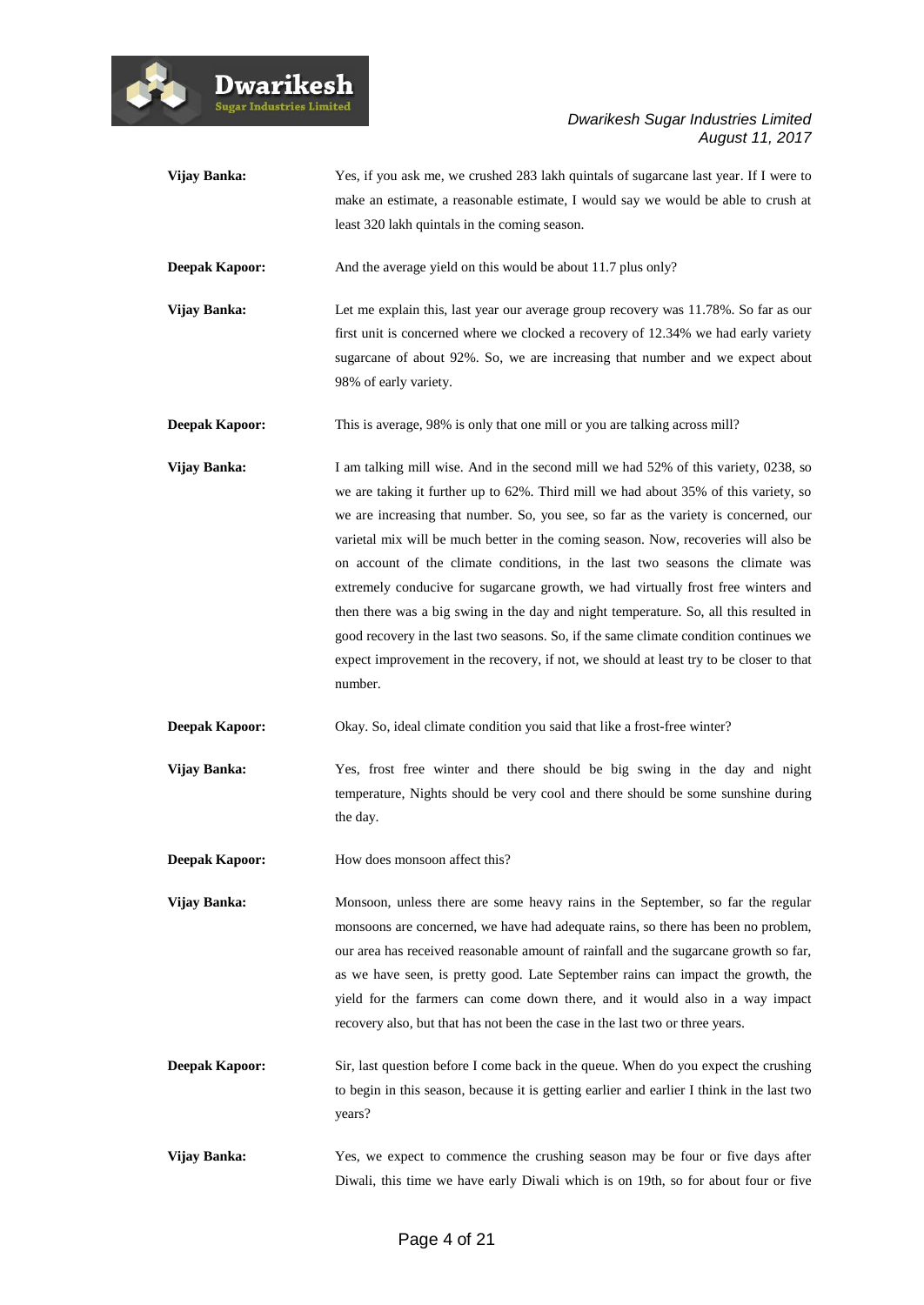

days there are labor related issues, there is this Ganga Snan also happening on the fourth or fifth day after Diwali, so the laborers, the farmers are also busy during those days. So, ideally we should commence our crushing operation let's say a week after Diwali. Now, if you have seen the data of crushing, the date of commencement of crushing is getting advanced over the last two, three years, but that is not a major worry because we know we have seen more plantation of early variety sugarcane, so our recovery does not get impacted. A few years ago when one would start the crushing operations, let's say in October, there we witnessed a low recovery of 7.5 also. But that is not a phenomenon now with the spread of early variety.

- **Moderator:** Thank you. Our next question is from the line of Dhimant Shah from Principal India.
- **Dhimant Shah:** Sir, two or three quick questions. If you can help us understand, so this time you are guiding from the previous question if I understand correctly, the worst case will be at least a 10% kind of volume growth?

**Vijay Banka:** Yes, sir.

**Dhimant Shah:** And if the recovery helps then that will only add to the bottom-line?

**Vijay Banka:** Yes, sir.

**Dhimant Shah:** Perfect. And just tell me sir, I mean, to what extent does the early variety have a dilapidating effect, if any, in terms of early cropping mechanism? After every third or fourth year they have to take another different crop and again allow the soil to rejuvenate?

**Vijay Banka:** No, nothing of that sort. So, every variety has a shelf life of at least about 15 years to 20 years, so this is no longer the case when you have to do rotation of varieties. It is not required, this variety has been grown over the years and continues without a break.

**Dhimant Shah:** No, it is rotation with other crops so that the soil is conserved.

- **Vijay Banka:** Yes, so that factor has been considered already in the numbers that we are talking about.
- **Dhimant Shah:** I see. And in the other two units, the units where you are slightly lower...

**Vijay Banka:** Yes, number one and number two.

**Dhimant Shah:** No, number two and number three where you are lower than number one in terms of early variety.

**Vijay Banka:** Yes, we are lower than number one unit.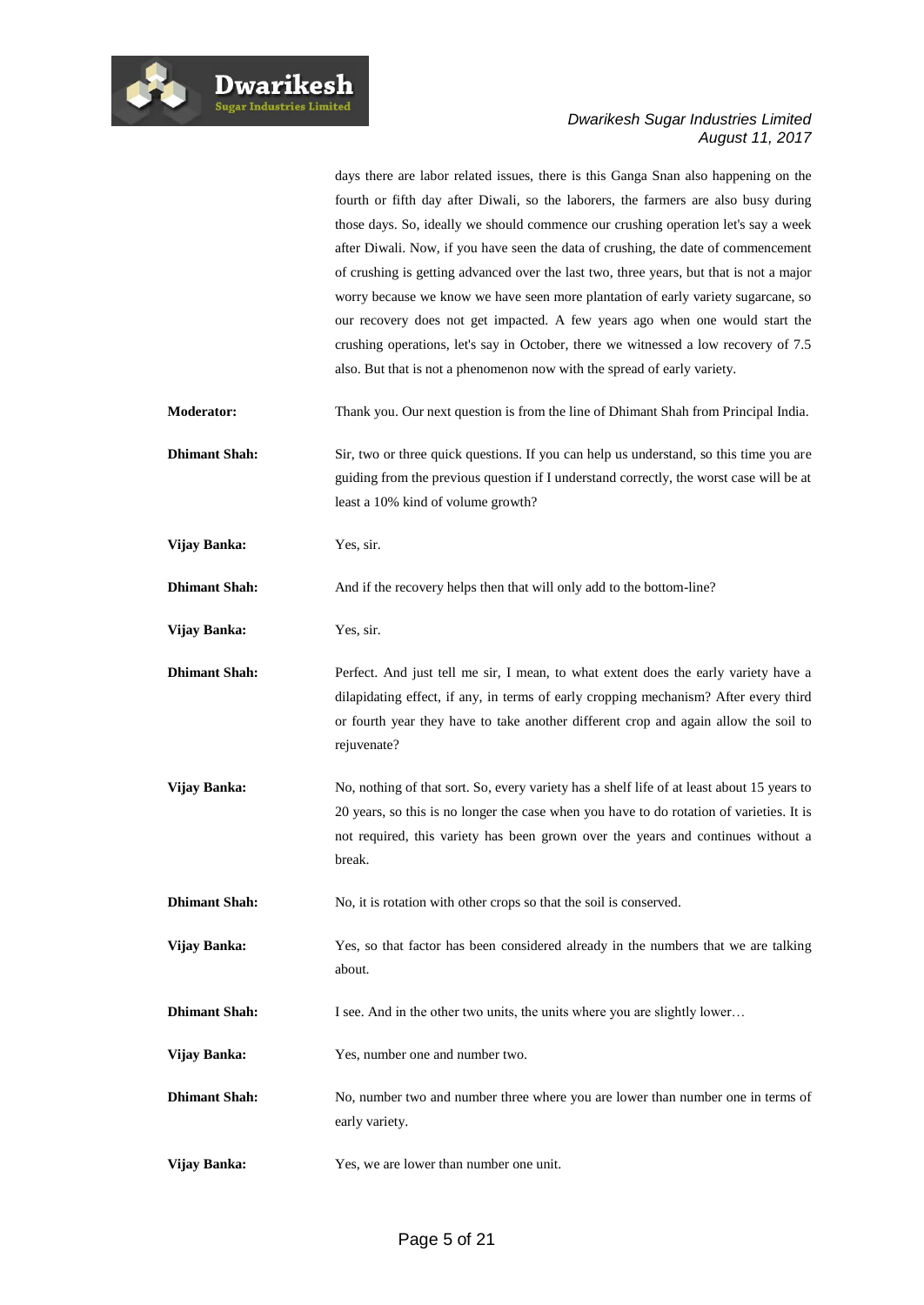

| <b>Dhimant Shah:</b> | So, I mean, can this be propagated at a much faster pace in the current season?                                                                                                                                                                                                                                                                                                                                                                                                                                                                                                       |
|----------------------|---------------------------------------------------------------------------------------------------------------------------------------------------------------------------------------------------------------------------------------------------------------------------------------------------------------------------------------------------------------------------------------------------------------------------------------------------------------------------------------------------------------------------------------------------------------------------------------|
| Vijay Banka:         | Yes, in the second unit, for example, in the second unit where we had a recovery of<br>12.11% last season, we had this 0238 variety and then we had another early variety<br>which is 85, is also a very good variety. But in that the only problem is the fiber<br>content is a little low, so there we get impacted on account of lower cogeneration,<br>the fiber content is lesser so the cogeneration income gets lesser. But so far as<br>recovery is concerned, that is I would say equally good variety, but we are trying to<br>help farmers switch over to 0238 there also. |
| <b>Dhimant Shah:</b> | Quickly on the distillery, if you can help us, is there any pending something from the<br>government in terms of we complying to the requirement?                                                                                                                                                                                                                                                                                                                                                                                                                                     |
| Vijay Banka:         | Whatever orders we have received, whatever contracts that we have entered into<br>with the oil marketing companies, we are fulfilling them. There has been one<br>encouraging development in the state of Uttar Pradeh, partially encouraging in the<br>sense that in the molasses policy they have made one change, our requirement to<br>give molasses for levy purposes was 25% that has now been reduced to 20%. So, it is<br>a small change actually.                                                                                                                            |
| <b>Dhimant Shah:</b> | I see. And lastly in terms the PPA signed, is there any meaningful difference year-<br>on-year because we consume about, net of auxiliaries we consume about 30<br>megawatts and we are able to supply to the buzz bar around 56, or rather 56 is the<br>surplus. So, how much are we able to actually supply?                                                                                                                                                                                                                                                                        |
| Vijay Banka:         | Yes, we are able to supply, I mean, in the first and the third unit, for example in the<br>first unit our rated capacity to export is 9 megawatt, so we are doing it completely.<br>Second unit, our rated capacity to export is about 24 megawatts, there we are falling<br>short by about 2 or 3 MW. And as far as our third unit is concerned, our rated<br>capacity to export is 24 megawatts, but there is no bar on exporting more, so we do<br>more exports there.                                                                                                             |
| <b>Dhimant Shah:</b> | So, on an average we are doing about 50 megawatt?                                                                                                                                                                                                                                                                                                                                                                                                                                                                                                                                     |
| Vijay Banka:         | Yes, definitely more than 50 megawatt.                                                                                                                                                                                                                                                                                                                                                                                                                                                                                                                                                |
| <b>Dhimant Shah:</b> | And what about the rate revision from the state as far as the sugar mills go for<br>power?                                                                                                                                                                                                                                                                                                                                                                                                                                                                                            |
| Vijay Banka:         | Sir, it works like this, there is a tariff order which is in existence which says that<br>after every ten years ten years, the power tariff comes down because it is assumed<br>that there is going to be no depreciation cost. So, after every ten years the tariff<br>comes down a little and whatever the tariff is there, every year the price goes up by<br>10 paisa to 11 paisa. So, for example, if my average realization was Rs. 5.01 in the                                                                                                                                 |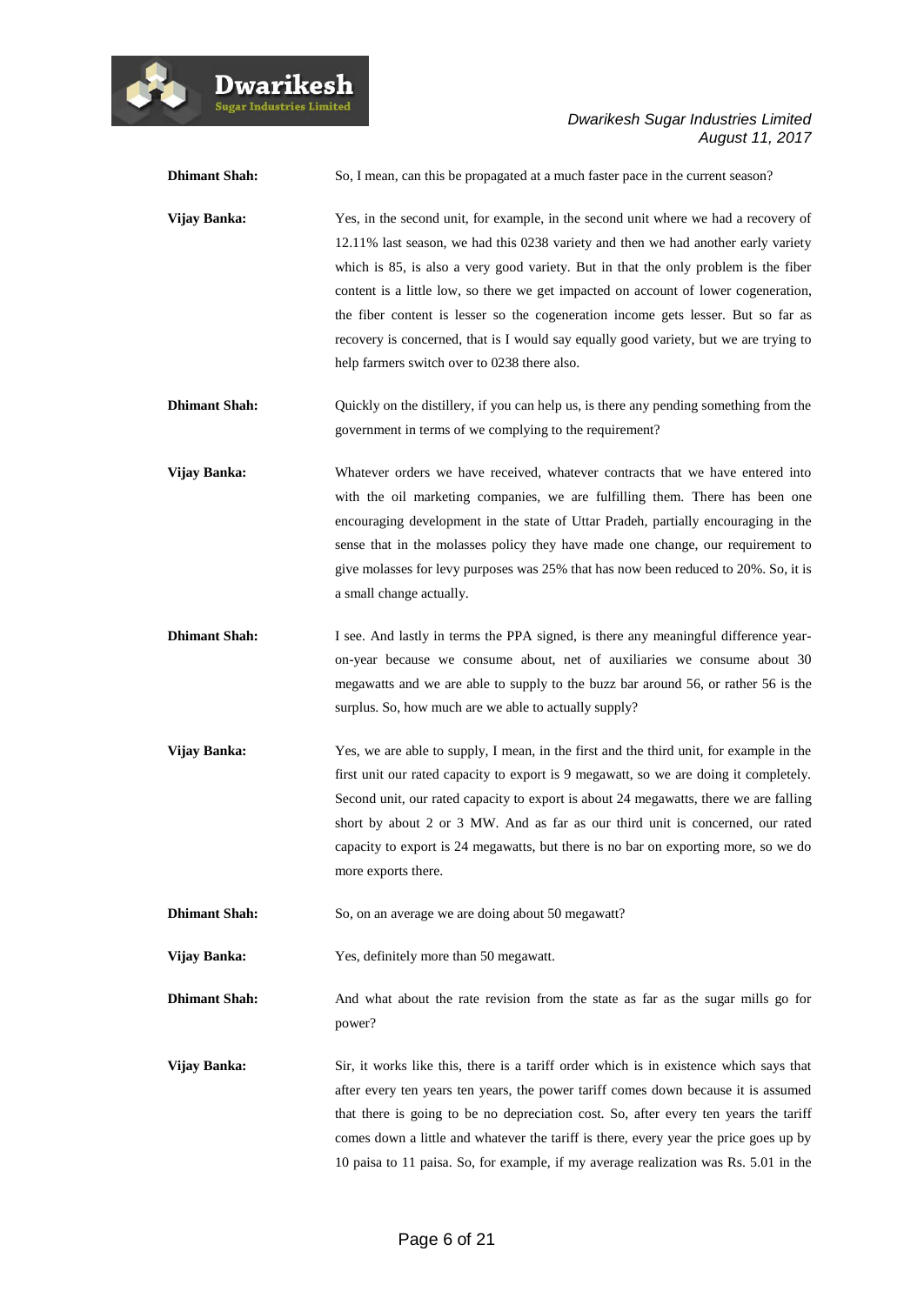

last crushing season, this year it is going to be lesser because two of our plants, plant two and three where we have completed almost ten years, so the tariff is going to come down by about 20 paisa or so. So, my average realization for per unit of power sold will be anything between Rs. 4.80 to Rs. 4.85.

- **Dhimant Shah:** So, this is 24 megawatt plus 24 megawatt, so on 48 megawatt you will get a lower realization?
- **Vijay Banka:** Yes. But we will be able to more than compensate it, because the third plant, the configuration of the plant is such that the power evacuation is much more, our power generation is also better and our power evacuation is also better, and this year we expect to crush larger quantity there.
- **Dhimant Shah:** So, net-net in the line income of power there would not be any substantial difference?
- **Vijay Banka:** No, sir it is like this, number one, on account of the tariff the revenues will come down a little. But on account of larger crushing in the third unit where the power equation is much better we should have more than commensurate increase in the power income.
- **Dhimant Shah:** So, net-net it will be more or less similar?
- **Vijay Banka:** Similar or more, sir.

**Dwarikesh** 

- **Moderator:** Thank you. Our next question is from the line of Aman Sonthalia from AK Securities. Please go ahead.
- **Aman Sonthalia:** Sir, first of all, I congratulate you for such excellent results and for driving number one spot as far as recovery is concerned from Dalmia. Sir, do you think that UP sugar sector is going to have a very bright and stable prospect with no monsoon issue, stable cane price due to linkage and better variety of seed?
- **Vijay Banka:** yes, sir I think the UP industry, and particularly the good sugar companies, there has been an inflection point for them. You see, sustained cane development efforts over the last many years and disciplined working not just in our case and with at least about five, six good groups that I am talking about. So, there is lot of initiative to spread the early variety of sugarcane. As far as optimization of cane variety is concerned, a lot of effort has gone in and that should start bearing fruits.

Number two, a very important thing which I would like to share with you is in the last six, seven years, forget about the last one or two years, before that all of us were bleeding, all of us were incurring losses. So, all the technological advancement, efforts and efficiency enhancement measures were not being implemented. So, here is an opportunity for us to debottleneck our operations, to increase our efficiency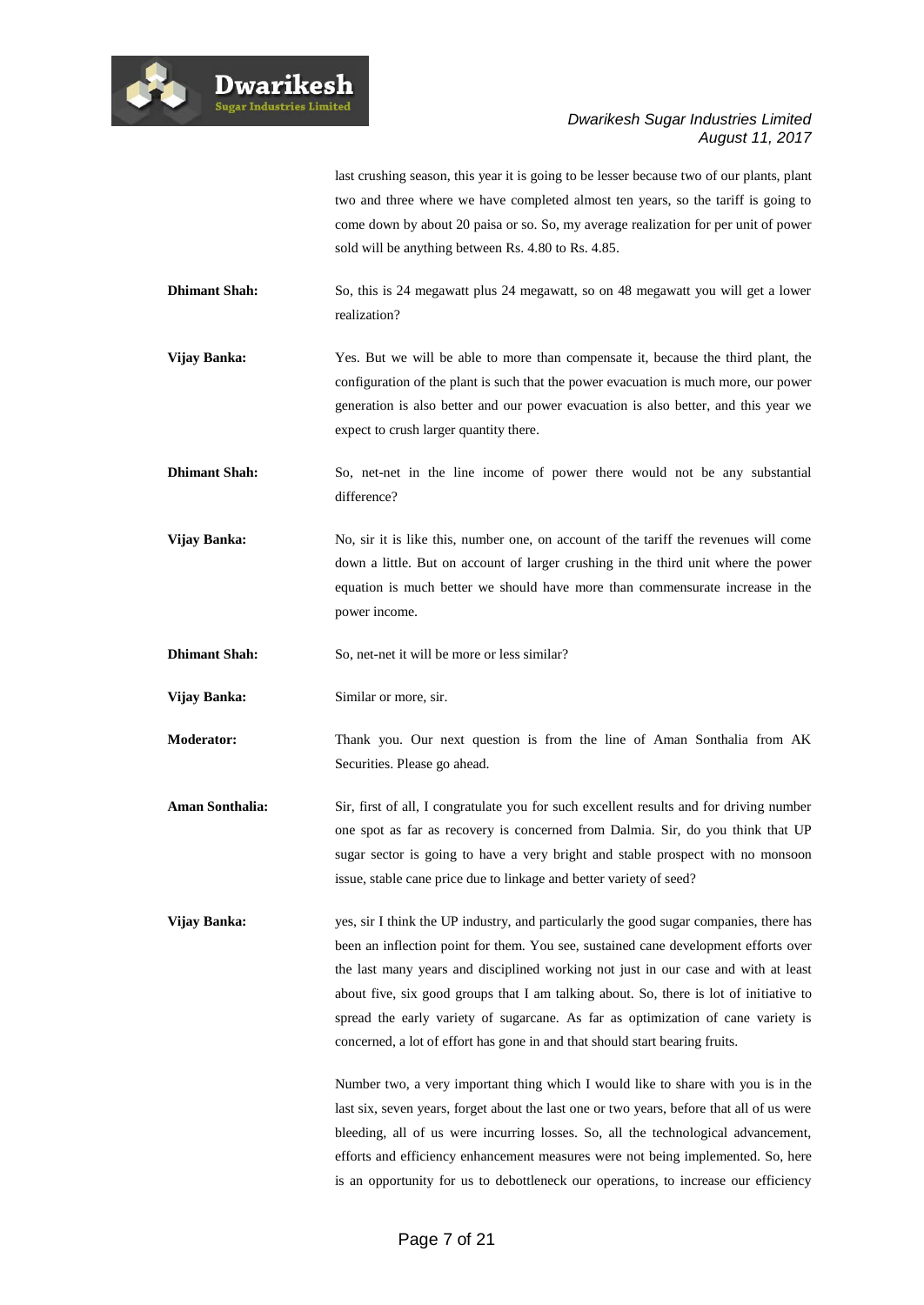

which should eventually get reflected in the improvement of recovery. So, these are two issues over which, like I said, we have control.

Now, talking about the third issue of sugar pricing, over which we have no control but we see a stable regime of sugar pricing going forward, we see sugar prices to remain firm because the central government has increased the FRP so central government would not want the sugar prices to go to a level where the mills are not able to pay the FRP also. So, the government has all the tools in its hands, number one, for example if the prices are rising too fast for their comfort, they can always allow imports and they can tweak the import duty. And if the prices are, for example, falling drastically, they can always order the compulsory export, they can make export compulsory like they did two years ago. So, on the pricing front I expect stable regime to persist.

Now, comes the question of sugarcane pricing. Now, here again, both the central government and the state government they belong to the same political party affiliation, so I am sure whatever advisory the central government issues the state government will follow. Here again, though not specifically said, a couple of announcements by the Chief Minister indicates that they are not keen to increase the sugarcane price in a manner such that it would result in building up of arrears. So, the message is very clear, everybody should do well, the farmers should also do well, they should be paid a decent price and they should be paid on time, farmers should get more income by way of increase in the productivity. So, that is how it is. We therefore should see a stable period in the times to come.

- **Aman Sonthalia:** Sir, I was going through your balance sheet five years back and now, five years back you were having a recovery of 9.5%, crushing of around 18%, then the interest cost was Rs. 74 crores . So, I think all the sugar companies in UP have deleveraged their balance sheet as far as leverage is concerned. And at the same time, because of this new variety of seed you have increased the recovery also. So, I think these two things are also pushing the bottom-line a lot?
- **Vijay Banka:** Yes, you see, the effort is to deleverage the balance sheet. Now, for example, let me confess that there are so many proposals that come our way that there are units available and why don't we take it over. In the past we have operated our plants at lower than the optimum capacity, now here is an opportunity for us with the increase in sugarcane available to operate our plants at better capacity utilization. So, without any substantial money being spent, we are doing some debottlenecking operations that will require not much of CAPEX.
- Aman Sonthalia: And sir, two things regarding Dwarikesh Dham unit, as far as my information is concerned, in Bareilly I think you plant is located where the recovery is there the crushing may increase by as much as more than 60%. And number two, there is still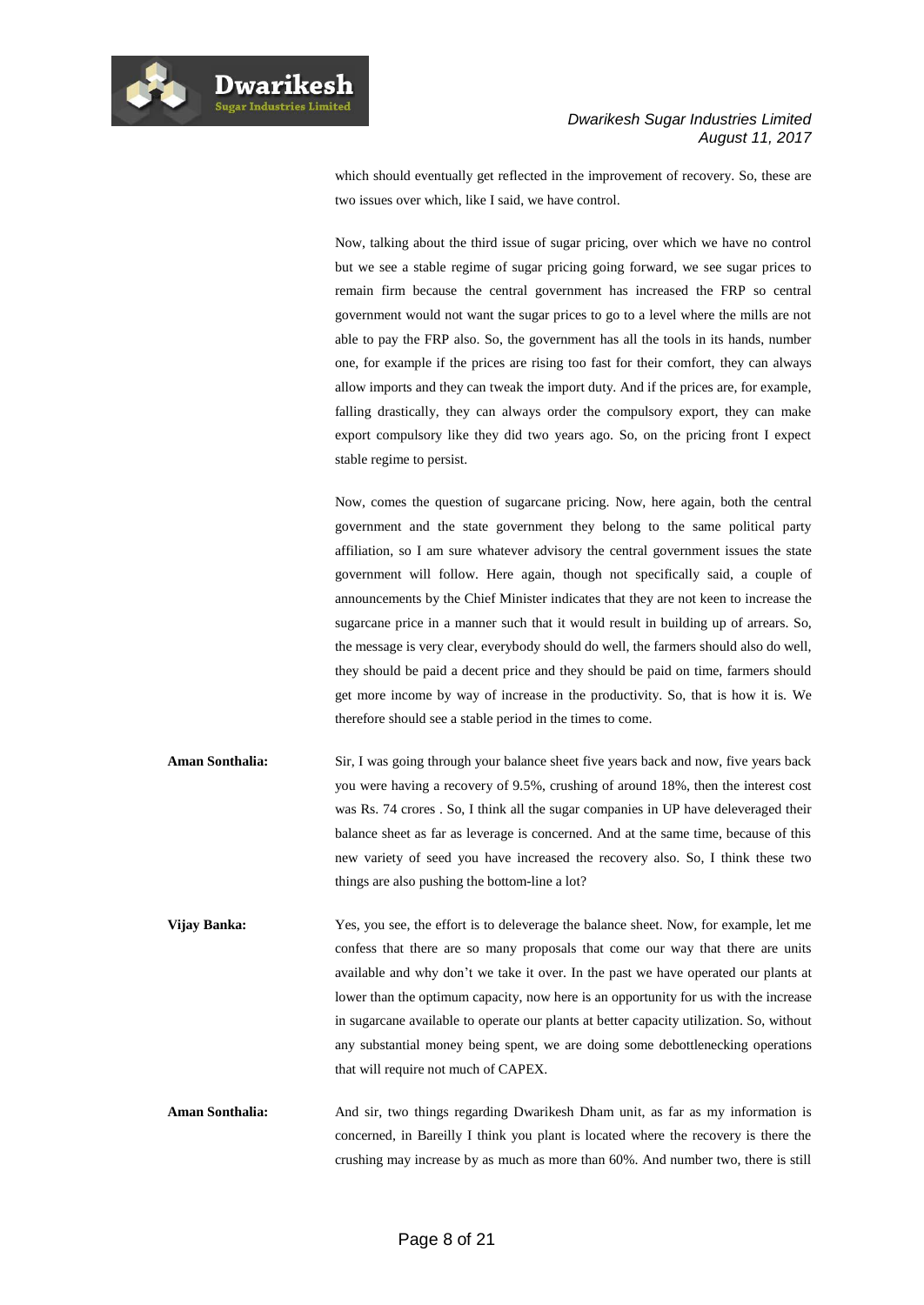

scope for expansion there, for next year also you may increase the capacity from 7,500 to 10,000. Is it right or my information is incorrect?

- **Vijay Banka:** We have crushed about 94 lakh quintals of sugarcane last year and our average crushing was about 6800 metric tons to 6900 metric tons per day. So, we are expecting impressive increase in the crushing numbers there and our propagation of early variety there is also increasing. So we should see good performance of that plant. Now, how much the number is going to be, whether it is going to 130 or more we will have to wait and see, these are too early days.
- **Aman Sonthalia:** And one more thing, why you are not setting up a distillery? Because now I think the government policy is quite clear and I think you need a distillery in Dwarikesh Dham, the same time you need to expand the capacity in Gomti unit also.
- **Vijay Banka:** Yes, we are examining those proposals, sir, we will come back to you at the right time.
- **Moderator:** Thank you. Our next question is from the line of Navin Kumar, individual investor. Please go ahead.
- **Navin Kumar:** Sir, I want to understand about sugar industry macros. What will be the impact of international sugar price?
- **Vijay Banka:** I will explain to you both. Number one, as far as domestic scenario is concerned, as per ISMA we expect the closing stock of 4 million tons at the end of the season 2016-2017. We expect a production of 25 million tons to 25.5 million tons of production in the coming season. And with the expected consumption being around 25.5 million tons, we should have a similar number so far as the closing stock of the season 2017-2018 is concerned. So, it is a evenly balanced situation, opening stock of approximately 2 months and closing stock of approximately 2 months consumption, which will mean that the sugar prices should remain stable in the coming years.

Now, talking about international market, international market, presently the raw sugar prices are around \$0.14 per pound and the white sugar price is nearly \$370 to \$380 per metric ton. Now, we expect season 2017-2018 to be a surplus year as compared to deficit previous season. The surplus can be in the range in the 3 million tons. But in a manner of speaking, we are insulated from the international trends, except that of course sugar prices internationally going up or down has a sentimental impact on the domestic sugar prices as well. But, with import duty of around 40% - 50% we have as of now no threats of imports, unless the government in anticipation of abnormal price rise, flare up of price, depletion of stock below comfortable level allows some duty-free import.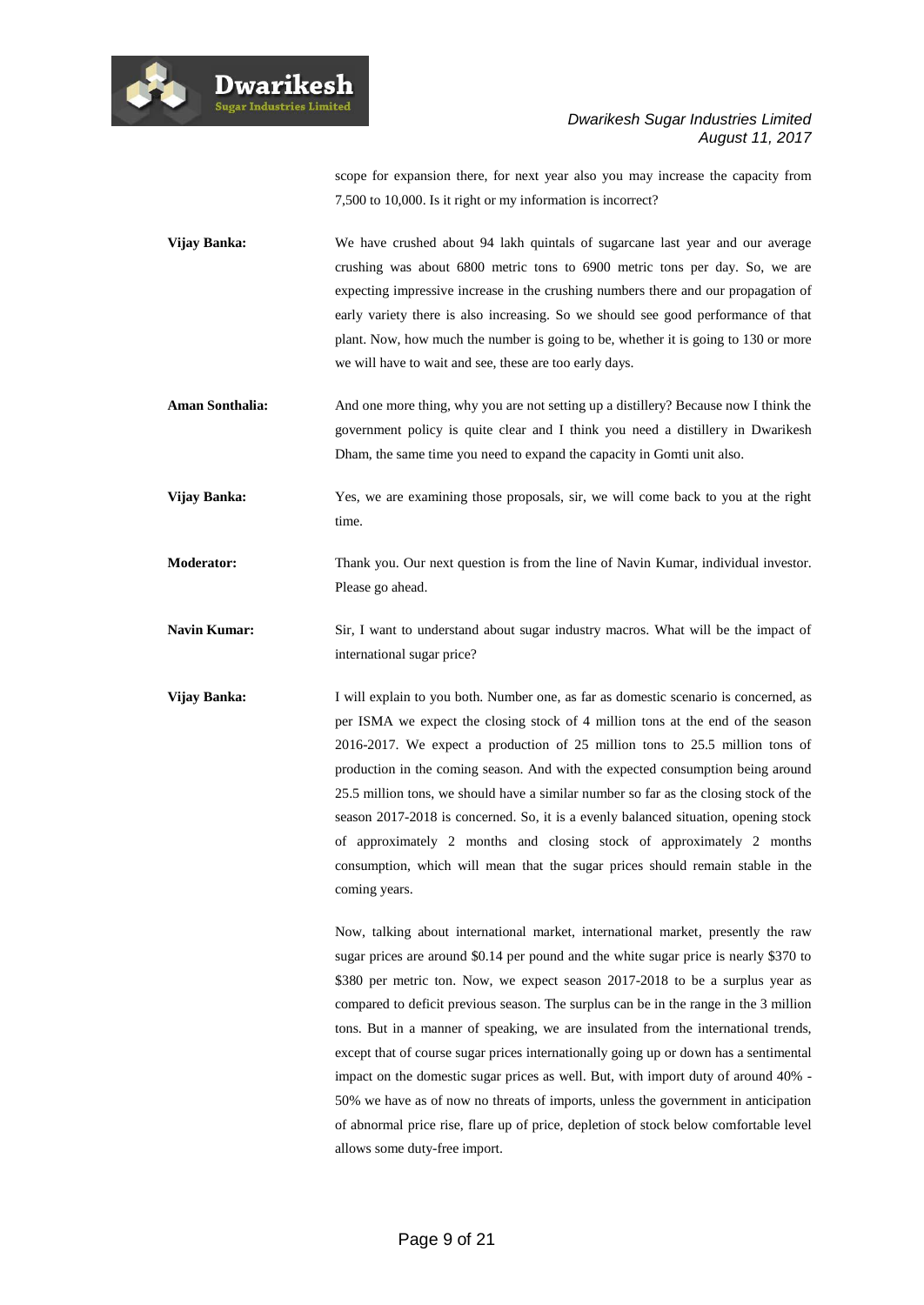

| <b>Navin Kumar:</b> | Yes, government is planning for further import of sugar, what are the chances of<br>further sugar import in the current season?                                                                                                                                                                                                                                                                                                                                                                                                                                                                                                              |
|---------------------|----------------------------------------------------------------------------------------------------------------------------------------------------------------------------------------------------------------------------------------------------------------------------------------------------------------------------------------------------------------------------------------------------------------------------------------------------------------------------------------------------------------------------------------------------------------------------------------------------------------------------------------------|
| Vijay Banka:        | What the grapevine says is it could be 2 lakh tons or it could be 5 lakh tons. Now if<br>you ask me, the quantity as far as the markets of Tamil Nadu is concerned, it is<br>perhaps a good quantity because in Tamil Nadu there has been a real shortage of<br>sugar. But as far as total domestic scene is concerned, this quantity is not very<br>significant, but it will definitely have some impact on the selling price of sugar,<br>albeit temporarily                                                                                                                                                                               |
| <b>Navin Kumar:</b> | Sir, how many days it will take to import sugar from Brazil, 45 days or 50 days?                                                                                                                                                                                                                                                                                                                                                                                                                                                                                                                                                             |
| Vijay Banka:        | 45 days at least.                                                                                                                                                                                                                                                                                                                                                                                                                                                                                                                                                                                                                            |
| <b>Navin Kumar:</b> | October 19 is Diwali, shortage is there?                                                                                                                                                                                                                                                                                                                                                                                                                                                                                                                                                                                                     |
| Vijay Banka:        | By October, early October mills in Maharashtra we expect them to start crushing,<br>they are ahead of our UP sugar mills by at least about 15 - 20 days, they start at least<br>15 - 20 prior to our starting of sugar crushing operation.                                                                                                                                                                                                                                                                                                                                                                                                   |
| <b>Moderator:</b>   | Thank you. Our next question is from the line of Devansh Lakhani from NVS<br>Brokerage. Please go ahead.                                                                                                                                                                                                                                                                                                                                                                                                                                                                                                                                     |
|                     |                                                                                                                                                                                                                                                                                                                                                                                                                                                                                                                                                                                                                                              |
| Devansh Lakhani:    | Basically, my question was regarding the remaining nine months that we have for the<br>financial year 2018. How much are we expecting the production to be in this<br>remaining nine months? I am asking this because as per ISMA they have changed, in<br>fact not changed, but for season 2017-2018 they have estimated 251 lakh tons of<br>production and last season it was 203 lakh tons. And last year we had produced<br>something 33.4 crores kg, I am just changing the metric, but it was that much. So, we<br>are expecting around 40 crores kg to 42 crores kg in this year total?                                               |
| Vijay Banka:        | It would be difficult to prophesize a number at this point in time. Last season we<br>should crushed 283 lakh quintals of sugarcane at a recovery of 11.78 and we produce<br>33.38 lakh quintals of sugar. As per available indications we expect, if not more, at<br>least 320 lakh quintals of sugarcane crushing, so 320 lakh quintals is roughly 13%<br>more than what we have crushed last season. If the recoveries remain same 13%<br>increase in production, if the recoveries come down a little may be 12% increase, if<br>the recoveries get better may be 14% increase, that is the number we estimate for the<br>coming season. |
| <b>Moderator:</b>   | Thank you. Our next question is from the line of Sukhwinder Singh from Bajaj<br>Holdings and Investments. Please go ahead.                                                                                                                                                                                                                                                                                                                                                                                                                                                                                                                   |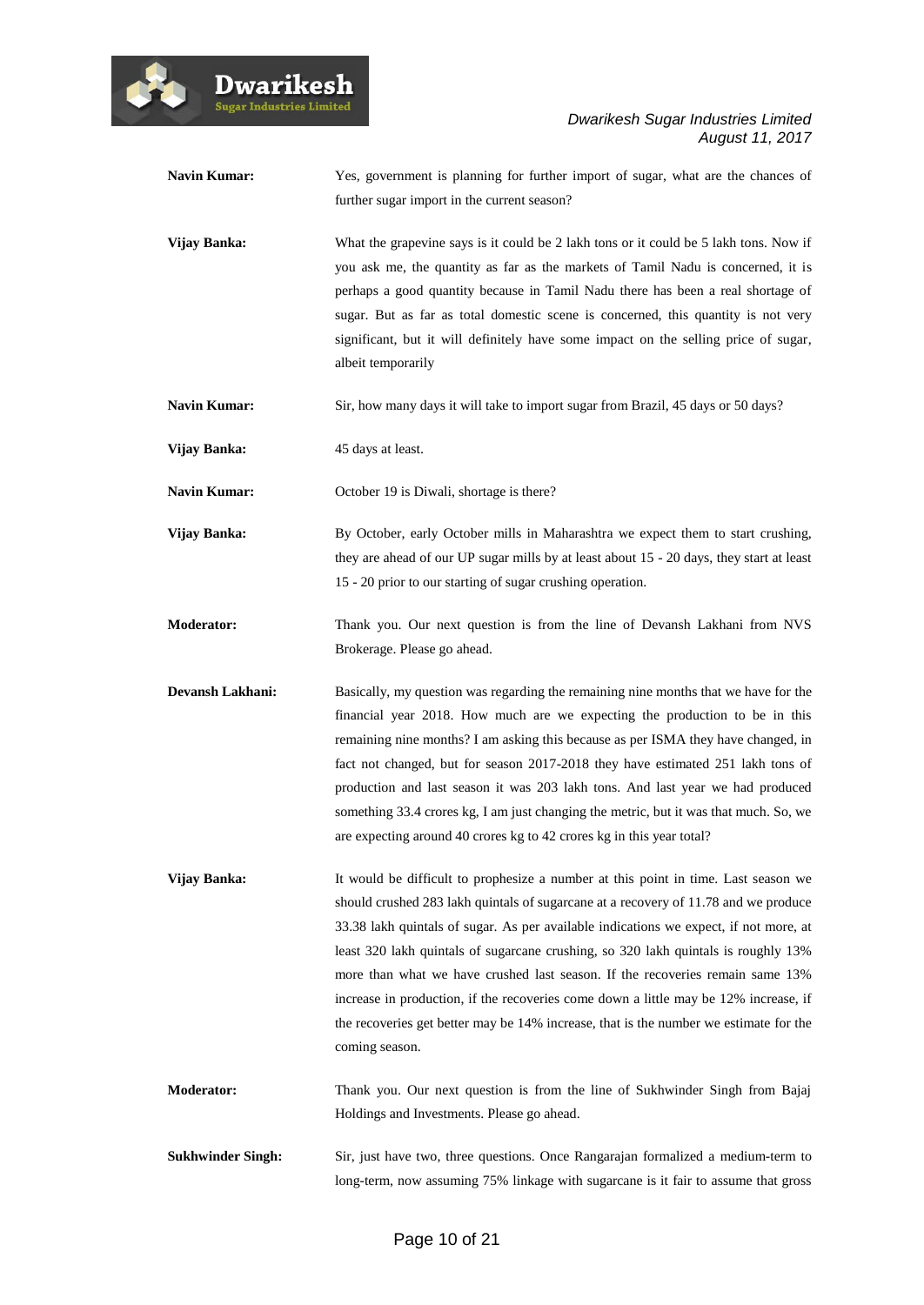

margin in the sugar segment will remain same? And which are the other areas where company will look at reducing cost so that overall EBITDA margins in the sugar segment can increase?

**Vijay Banka:** Exactly, that is how it will work.

**Dwarikesh** 

**Sukhwinder Singh:** So, is it fair to assume that transportation cost and selling cost that can be reduced further?

**Vijay Banka:** No, what Rangarajan formula says is that 75% of the revenues that you get from sale of sugar, number one, and then basic by products which is molasses and assumed cost for molasses just in case you are captively consuming the entire molasses. And number three, bagasse, we are assuming a notional cost for bagasse. So, the margins will obviously come from the value addition that you have from cogeneration plant, from distillery, etc, which is where your margins will improve and how you compress your other cost, for example, interest cost, etc, which will also give added margins.

**Sukhwinder Singh:** And is it fair to assume that once this formula is accepted volatility in domestic sugar prices will reduce?

**Vijay Banka:** I think it will reduce, . You know we have a government here which is very agile, which is quick to tweak the import duty structure, in case whether it is threat of cheap import coming in they can increase the duty and if there is a threat of surge in domestic prices they can reduce the duty on the one hand. Number two, if we were to assume there is going to be glut in the market, if there is going to be huge surplus production of sugar in the country, then they can always go back to the tested formula of making exports compulsory. So, I think this cyclicality should be a thing of the past, here we are entering a phase where things should be evenly balanced and efficient companies will continue to do better.

**Sukhwinder Singh:** Thank you. Our next question is from the line of Abhilasha Satale from Crest Capital. Please go ahead.

**Abhilasha Satale:** Sir, you are holding this 9.7 lakh quintals of inventory, it is valued at what price?

**Vijay Banka:** Yes, we are holding 9.87 lakh quintals of sugar, it is valued at Rs. 2,917 a quintal.

**Abhilasha Satale:** Okay. And sir, with the increase in this 320 lakh tons of sugarcane which we are anticipated to crush next year, how much will be like power and distillery production we are assuming?

**Vijay Banka:** It should go up commensurately. I answered this a little while ago, you see from 283 we are going to 320 and much of the increase will come from our third plant where the power equation, the plant configuration is such that the power equation is better,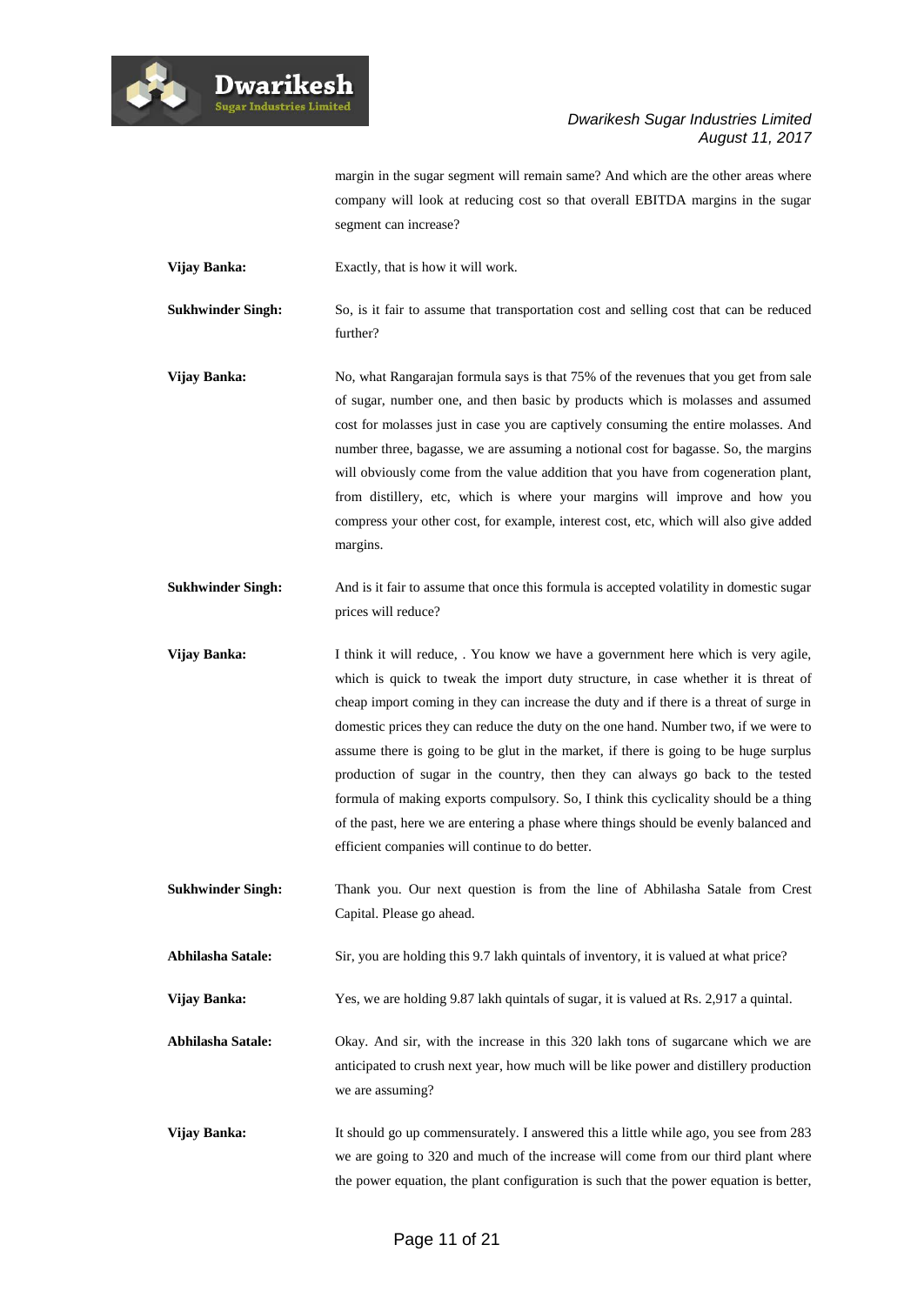

we can evacuate more power from there. So, when the crushing goes up there will be a little more than commensurate increase in the power evacuation. Distillery, of course, we have limitation on capacity so distillery we will run to its full capacity but we will have revenue coming from sale of molasses.

- **Abhilasha Satale:** Okay. And sir, recently in EU this export restriction has been withdrawn, so do you see any impact of that on the global sugar prices and do you see the supply coming from EU regions in global market at lesser price?
- **Vijay Banka:** No, but we have a 50% import duty here in India.
- **Abhilasha Satale:** Yes, but after 50% the landed price would be around…
- Vijay Banka: As of now, considering the international prices there is no parity at 50% duty.
- **Moderator:** Thank you. Our next question is from the line of Sunil Poddar, individual investor. Please go ahead.
- **Sunil Poddar:** Sir, I just wanted to understand what is your outlook on profitability and sales for March 2018 compared to March 2017?
- **Vijay Banka:** Sir, a difficult question to answer but it is like this, we are going to see better production numbers, crushing numbers, we are going to start the operations a little early and we will continue to aggressively sell sugar. And we expect a stable scenario of sugar prices and we do not expect any runaway increase in the sugarcane cost, if at all a nominal increase in the sugar cane cost. All this are indicative of the fact that we should have a decent year.
- **Sunil Poddar:** And the stock that you are carrying, 9 lakh and over, so that will be sold in this quarter of September?
- Vijay Banka: Hopefully, if there is any carry over, maximum in the month of October.
- **Sunil Poddar:** And what was the sale of sugar quantity in last September quarter?
- **Vijay Banka:** I often do not remember, sir, I will have to check and let you know.
- **Sunil Poddar:** Just on a ballpark, average?
- **Vijay Banka:** It should be about 7 lakh quintals or so sir, I am not sure.
- **Moderator:** Thank you. Our next question is from the line of Nalin Shah from NVS Brokerage. Please go ahead.
- **Nalin Shah:** Just I wanted to ask a small question, this UP policy on linking of sugar and cane price, when do you feel that it is likely to be clear that yes it is getting implemented?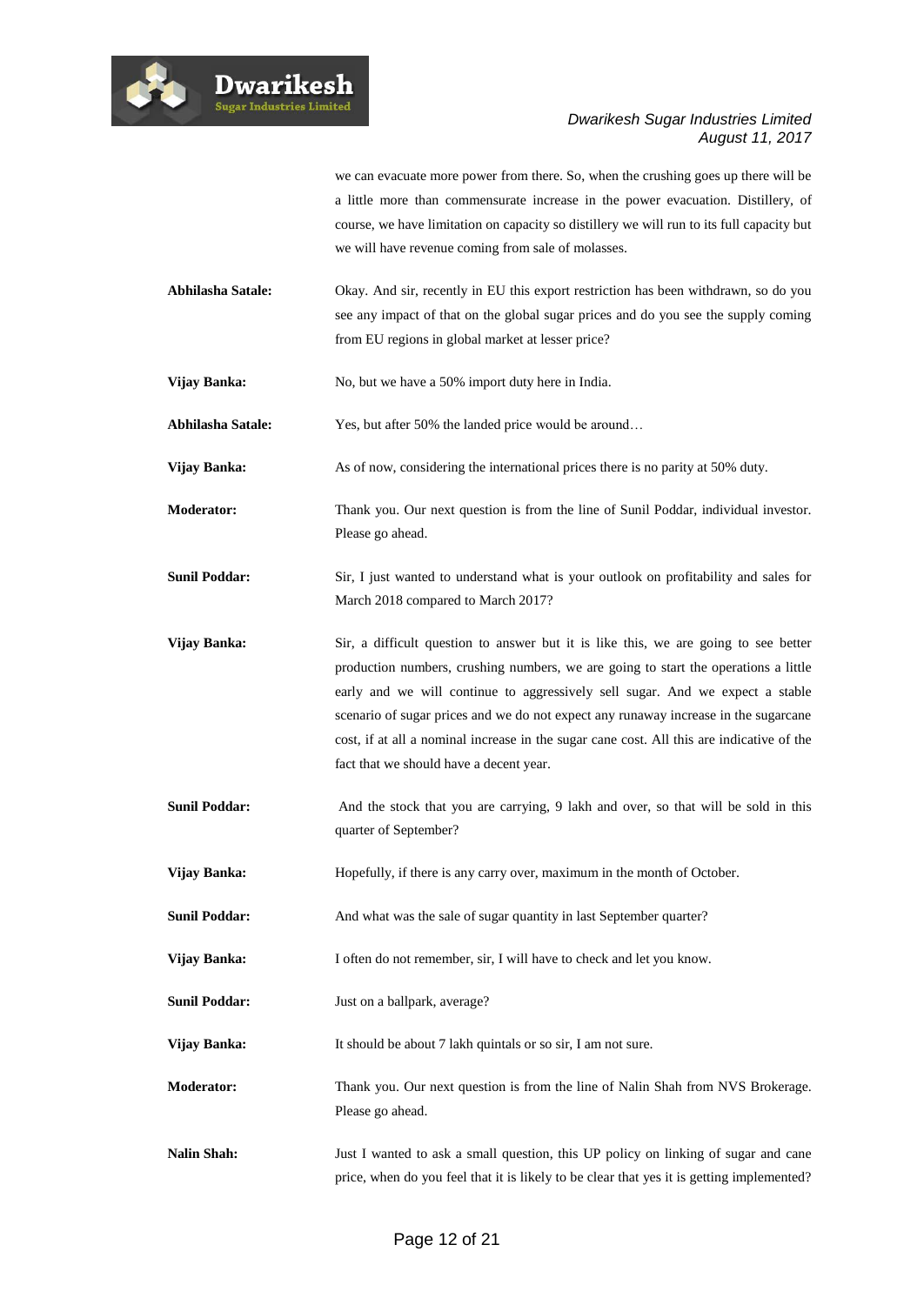

And if it is implemented, what will be the impact on our company in terms of overall profitability and margins?

**Vijay Banka:** Sir, it is like this, central government has given a advisory to the state government that going forward FRP should be implemented. Now, FRP is kind of a pre-condition for the Rangarajan formula. Now, the big question before the state government would be, is a question of mathematics. Let us look at the macro picture first, if you see last year the recovery of UP sugar mills, the average recovery was 10.62%. Now, if you factor that with FRP of Rs. 255 for 9.5 recovery, this translates to Rs. 285. And last year in any case the farmers were paid Rs. 305. Which means there is still shortfall of Rs. 20. So, you cannot expect the farmers to expect a price which is less than the price of last year. So, this will take a while according to me. One way to look at it is, once the gap between FRP and SAP is narrowed, may be that will be the right time to implement FRP and the Rangarajan formula. There are ways and means which can be worked out. The government, I am sure, must be thinking of some formula by which this can be implemented straight away, but it does not look to me that it is possible to be implemented very soon,. But the best part is that the intention of the government is becoming very clear that eventually they want rationality in the sugarcane prices and no arbitrariness in the sugarcane prices.

**Nalin Shah:** So, you feel that it may or may not get implemented in the next ensuing this crushing season?

- **Vijay Banka:** If they want they will go at it, but it will require a lot of thinking, a lot of mathematics, how to see that the farmers do not get the price less than last year. If they follow this, if my recovery is higher and my neighbors' recovery is lower so you cannot expect, in UP the farmers are not used to receiving differential price treatment. I am just taking an extreme example, for example, if my recovery is 12 and my neighbors recovery is 9.5 and the farmers are rubbing shoulders with one another on an everyday basis, one farmer cannot be expected to be receive 320 or so and another farmer cannot be expected to receive only 255. So, there are complexities, let's see how it works out.
- **Nalin Shah:** Okay. And how do you see the demand driver for the Indian economy, kind of GDP going up and overall prosperity increasing in rural areas also. Do you see that demand for sugar as a energy provider should increase in the times to come?

**Vijay Banka:** Yes, sir, I definitely think so, I am in agreement with you.

**Moderator:** Thank you. Our next question is from the line of Ashna Mishra from Cogencis. Please go ahead.

Ashna Mishra: Sir, I wanted to know your estimate for production in UP in 2017-2018?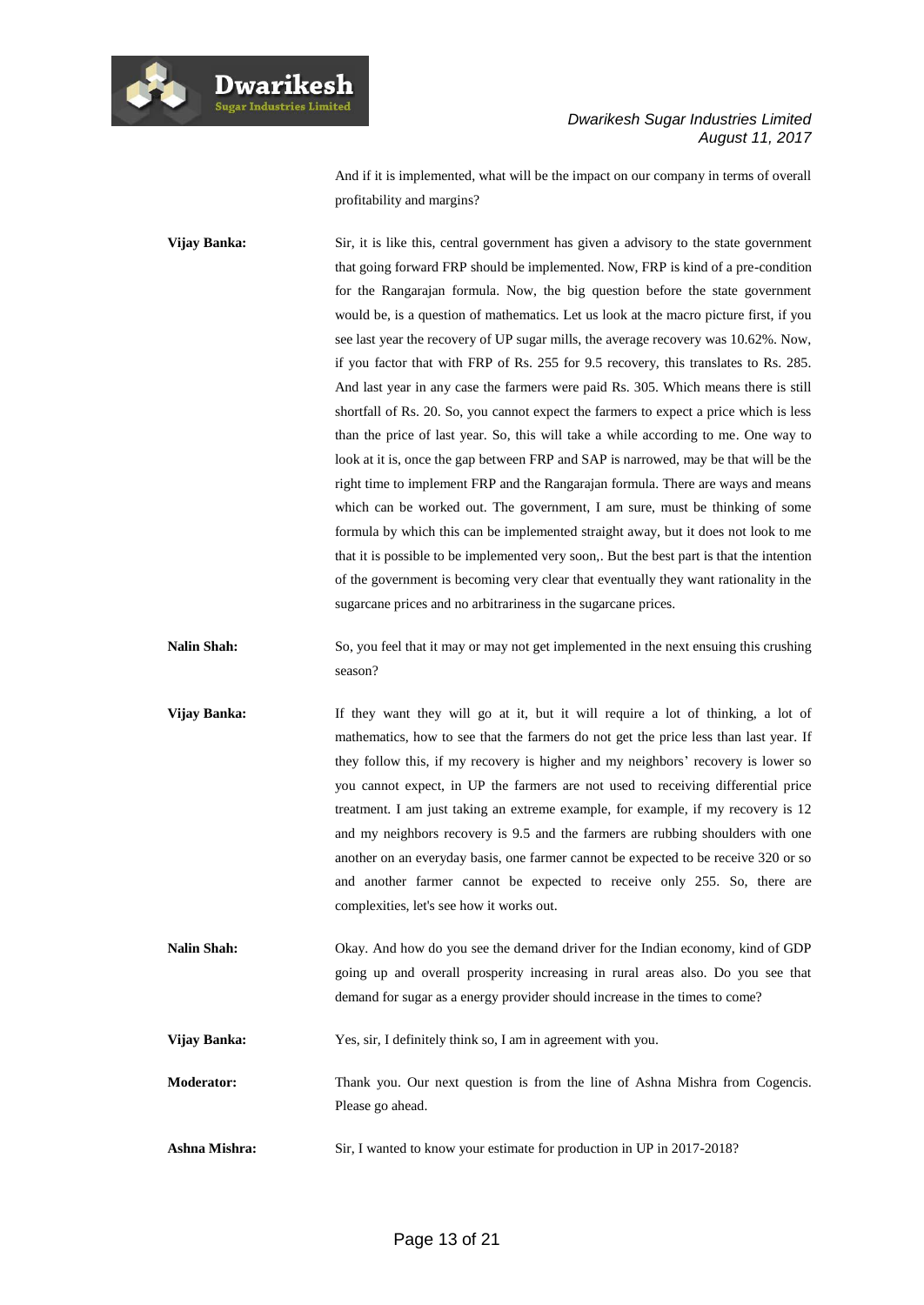

| Vijay Banka:          | 2017-2018 we are talking of 10 million tons.                                                                                                                                                                                                                                                                                                                                                                                                                                  |
|-----------------------|-------------------------------------------------------------------------------------------------------------------------------------------------------------------------------------------------------------------------------------------------------------------------------------------------------------------------------------------------------------------------------------------------------------------------------------------------------------------------------|
| Ashna Mishra:         | So, sir the reason would again be because there are expectation of high recovery and<br>because of the early maturing variety in next two, three years?                                                                                                                                                                                                                                                                                                                       |
| Vijay Banka:          | And better yield for farmers also and some more area under sugarcane cultivation.                                                                                                                                                                                                                                                                                                                                                                                             |
| Ashna Mishra:         | So sir, how much is the area increase?                                                                                                                                                                                                                                                                                                                                                                                                                                        |
| Vijay Banka:          | Difficult to answer, but I think there has been some increase, at least 5%, it is<br>different for different regions, for example West UP is totally saturated, you cannot<br>expect higher cane area there. But if you travel eastwards of UP, yes there can be<br>some increase. So, I would assume it would be about 5% or so.                                                                                                                                             |
| Ashna Mishra:         | Alright. Also, I wanted to know that are other mills in the state also planning on<br>early crushing, is this a state wise phenomena, early crushing this season?                                                                                                                                                                                                                                                                                                             |
| <b>Vijay Banka:</b>   | It will be a state-wide phenomenon, actually you see UP is basically categorized into<br>three zones, one is the western UP, the central UP and the eastern UP. So, you will<br>find mills in west UP all starting production crushing simultaneously. For example,<br>in our case also we are in Bijnor district, there are five to six other sugar mills in that<br>district. So, it will be a collective decision, a day here or there all of us should start<br>crushing. |
| Ashna Mishra:         | Okay, so you are looking at a week after Diwali?                                                                                                                                                                                                                                                                                                                                                                                                                              |
| Vijay Banka:          | Ideally yes, unless there are other kind of compulsions to start a little early.                                                                                                                                                                                                                                                                                                                                                                                              |
| <b>Moderator:</b>     | Thank you. Our next question is from the line of Deepak Kapoor, individual<br>investor. Please go ahead.                                                                                                                                                                                                                                                                                                                                                                      |
| <b>Deepak Kapoor:</b> | Sir, just quickly want to confirm, you are on track to continue to pay down your<br>long-term debt?                                                                                                                                                                                                                                                                                                                                                                           |
| Vijay Banka:          | Yes, sir. You see, I will tell you on date my June numbers are Rs. 122 crores of long-<br>term debt, I have already paid out of that Rs. 7.5 crores, today I am at Rs. 115 crores.<br>We are on a accelerated mode of repayment of debt.                                                                                                                                                                                                                                      |
| <b>Deepak Kapoor:</b> | Sir, could you throw some light on demand for sugar consumption in this country,<br>because from last two-year numbers it seems it is very stagnant.                                                                                                                                                                                                                                                                                                                          |
| Vijay Banka:          | You see why there is difficulty in estimating the demand number is because when we<br>talk about consumption of sugar we go by the offtake of the sugar that has been sold<br>from the sugar mills, some could be in the pipeline, there could be contraction or<br>increase in the pipeline stock also, so which is what poses an additional difficulty in                                                                                                                   |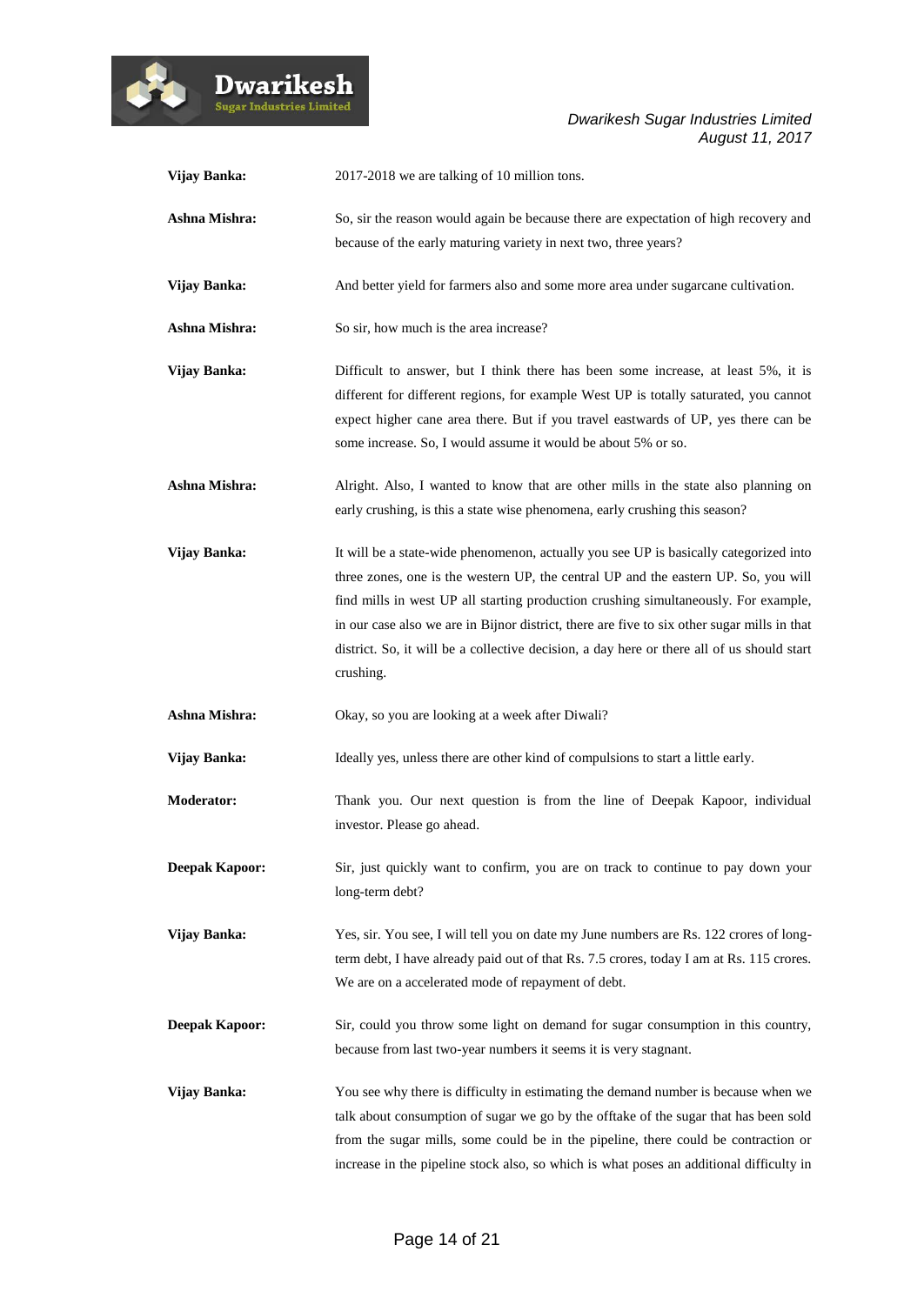

hazarding a guess as to how much sugar is there. But if you see, post demonetization we thought there was some demand destruction but the demand has been brisk lately and we expect at least about 25.5 million tons of sugar being consumed in the next season, if not more.

- **Deepak Kapoor:** Sir, this quarter you have been able to push out so much sugar, largely because Karnataka, Maharashtra, Tamil Nadu have not been able to supply enough to the market?
- Vijay Banka: Exactly sir, because hitherto uncatered markets are now being catered to by UP sugar mills.
- **Deepak Kapoor:** Sir, what is ISMA's estimate of Karnataka and Maharashtra situation for crushing this year?
- **Vijay Banka:** For 2017-2018?
- **Deepak Kapoor:** Yes.
- **Vijay Banka:** Tamil Nadu presents a very dismal picture because the estimate is that it could be less than 1 million ton, same as last year. Karnataka can also be at best 2.5 million ton. You see, the reports that I get from that part of the country is that the water shortage is really impacting them, there has been really no adequate rainfall even this year.
- **Deepak Kapoor:** Tamil Nadu, I know the situation, even Karnataka similar?
- **Vijay Banka:** Also it is bad sir. It is bad even in some parts of Maharashtra, in some of the districts the rainfall is not adequate.
- **Deepak Kapoor:** Okay, so it is unlikely that Maharashtra will go back to what they did two years back?
- **Vijay Banka:** At least not the 2017-2018 season, 7.5 million tons is what we expect them to be.
- **Deepak Kapoor:** Sir, just one last bookkeeping question, I do not understand, since your crushing happens over few months, a lot of your costs are incurred then and now like it is your maintenance, how do you apportion this cost over the quarter?
- Vijay Banka: No, so we charge it off to the quarter in which they are incurred.
- **Deepak Kapoor:** It is against the sale, you do not do it proportionately with sales?
- **Vijay Banka:** No sir, for example, if in a quarter my cost incurred is x that is what gets reflected in the profit and loss account. There are a couple of sugar mills who charge off the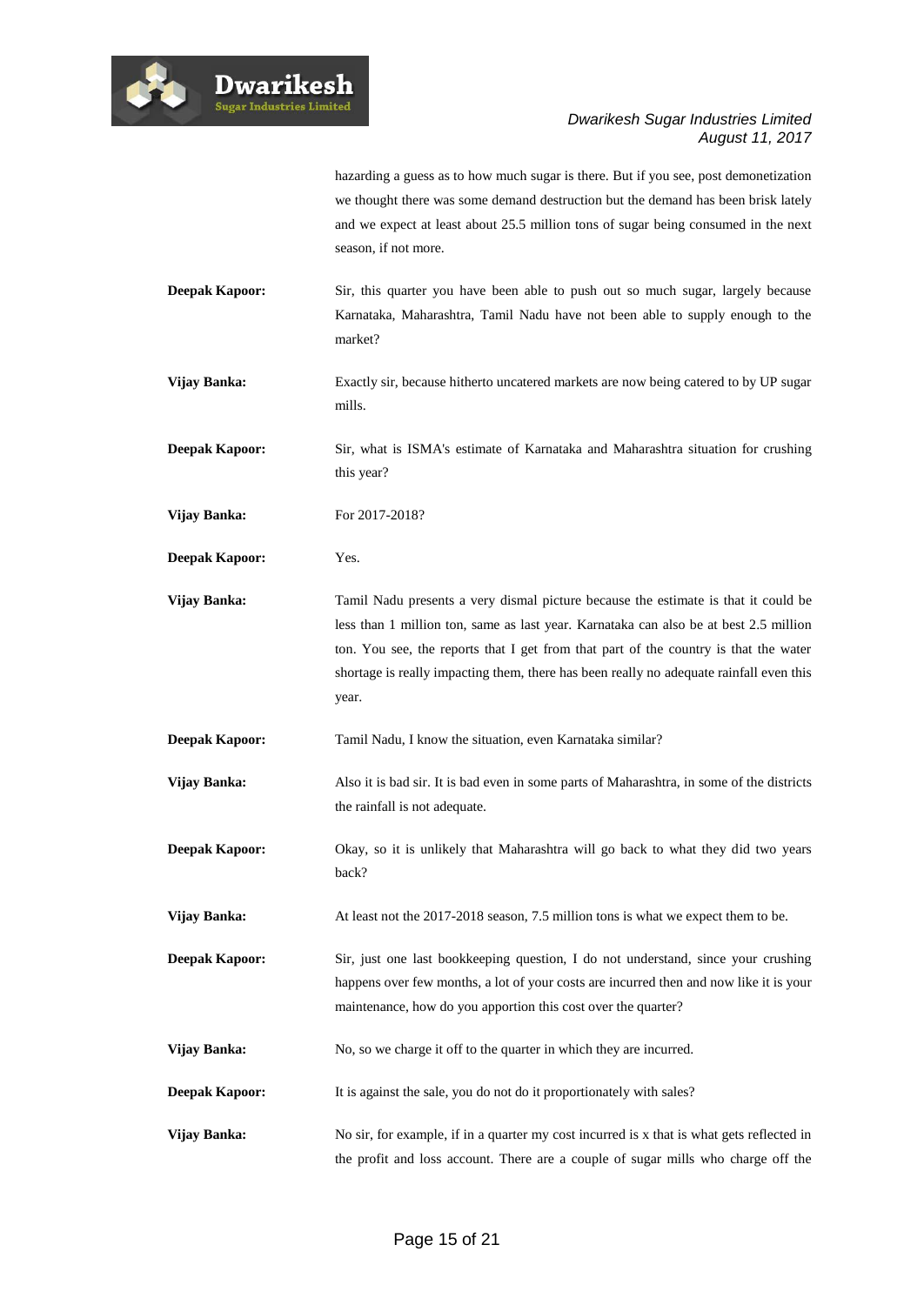

offseason expenditure in the last quarter, we do not do that, we charge it in the quarter in which it is incurred.

- **Deepak Kapoor:** So, the crushing happened over roughly 1.5 quarters or five months? **Vijay Banka:** So, it has the expenditure of about three months. **Deepak Kapoor:** So, this will only reflect plant under maintenance. **Vijay Banka:** Yes. **Moderator:** Thank you. Our next question is from the line of Yashpal Madan, individual investor. Please go ahead.
- **Yashpal Madan:** My question is frankly answered by earlier questions, but one related question is related to this FRP what is your sense, what is the probably this happening this season? Your own guess exactly, I am not asking for any direction, you are in the industry so 50% chance, 60% chance?
- **Vijay Banka:** For me it looks difficult.

**Dwarikesh** .<br>Sugar Industries Limited

**Yashpal Madan:** This season looks difficult.

**Vijay Banka:** This season looks difficult, because like I explained farmers cannot be paid less than what they have been paid last year and in UP the farmers do not have that psyche, in Maharashtra yes famers associated with one mill get more and other mill they get less, but in UP they are all used to getting the same rate whatever be the case.

- **Yashpal Madan:** Overall, it looks to be quite tricky and difficult to make these farmers understand, there will be agitation from them, they will accept this kind of complex system?
- **Vijay Banka:** They need to be educated actually, they need to be educated big time. Which is why the time available being short, but if the government can work out some formula, they sit across with farmers and industry I am sure some out of the box thinking can happen and some solution can emerge.
- **Yashpal Madan:** On farmer side also do they have associations or unions and all where they can be handled in a collective way or they are scattered basically?
- **Vijay Banka:** They are generally scattered but farmers interest is in any case taken care by the government.
- **Yashpal Madan:** Sir, still as they have less or may be commercial sense so making them understand all these things may not be an easy thing?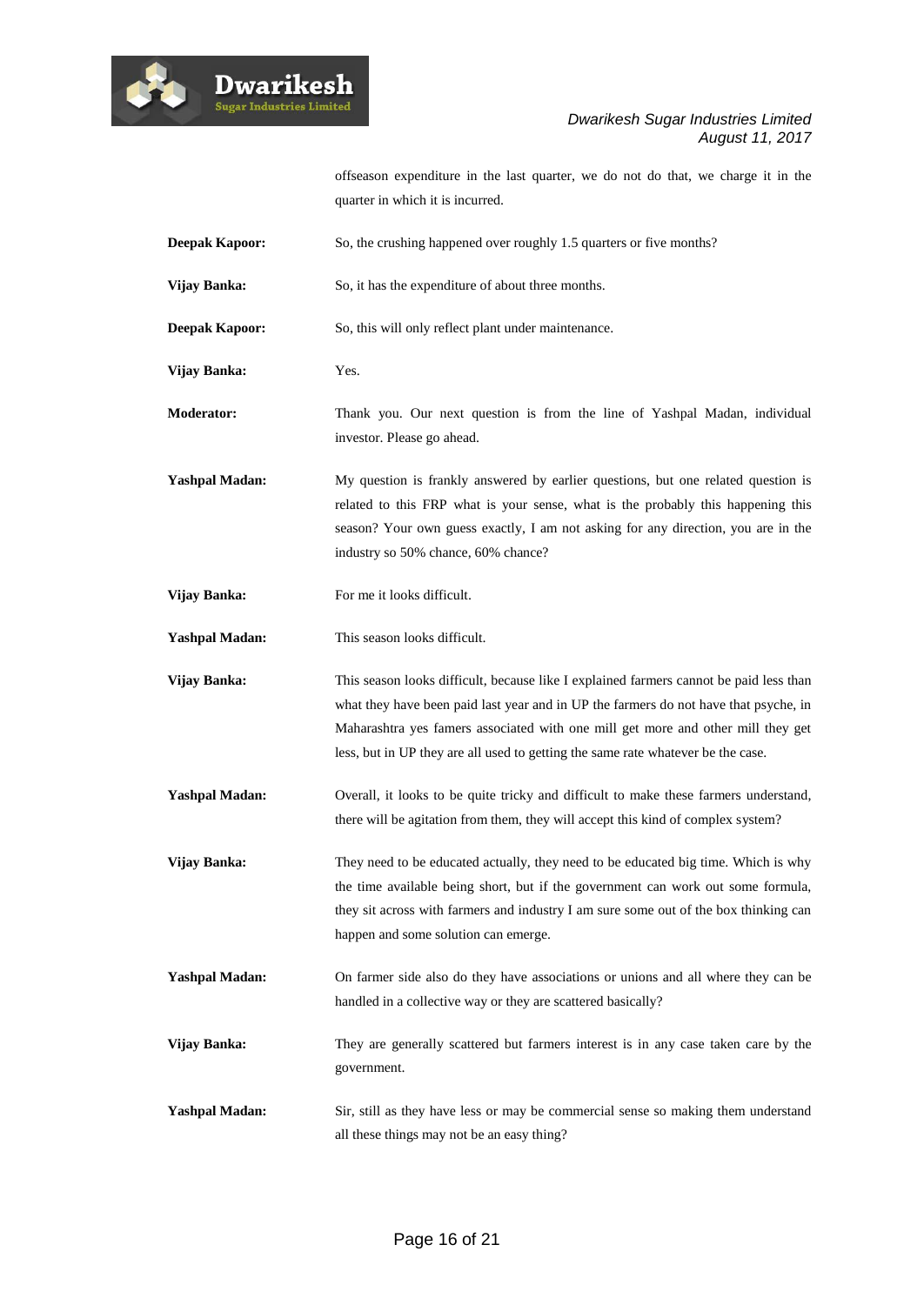



**Vijay Banka:** There are farmer leaders, BKU is also there, there are other educated farmer leaders also, there are some farmer leaders who create nuisance also, all kinds of people you have.

Yashpal Madan: So, let's say if it does not happen so do you expect any necessity?

**Vijay Banka:** Yes, it should be nominal because even if you have heard or read Chief Minister Yogi Adityanath's statement, he said higher sugarcane price is not the solution to the problems of farmers. Number one, they should be paid on time; and number two, their productivity should be increased. And we have seen in the last two years their productivity has in fact increased and it can get better and better, sugar mills are helping them, encouraging them to follow modern methods of farming, deep trenching, maintaining row to row distance, right application of fertilizers and growing early variety. So, if you ask me honestly, their incomes have gone up, farmers are becoming more and more prosperous.

- **Moderator:** Thank you. Our next question is from the line of Prashant Bafna, individual investor. Please go ahead.
- **Prashant Bafna:** Sir, two questions. First question, last year your total finance cost was almost Rs. 42 crores, if I am not wrong. So, this financial year ending what do you think, what should be the numbers like in terms of going forward?
- **Vijay Banka:** Sir, it should be substantially less. But number one, it should be less because our debt repayment plant is fast in progress. Number two, our rates of interest have also come down. And number three, it should be higher because now as per IndAS preference shares, they are being categorized as liability and dividend on them is going to be finance cost. So, there are two favorable factors, and one not so very favorable factor, but overall we expect to have a significant reduction in the finance cost.
- **Prashant Bafna:** Okay. And second question is, would like to know in terms of dividend what you have declared, so going forward what should shareholders expect, the same kind of dividend or even better dividends to follow?
- **Vijay Banka:** We will be very investor friendly, at this point in time I can only say that let us wait and see what kind of profits we have. For example, if you have seen, there was one advisory from investors based on which we have restricted our Managing Director's remuneration also and capped it this time. And there was another suggestion from the investors that we should pro-rata provide for all the taxation, etc, that is also being taken care this time. So, we value our investor's advice very much.
- **Prashant Bafna:** Okay. So, long-term investor friendliness should definitely be maintained?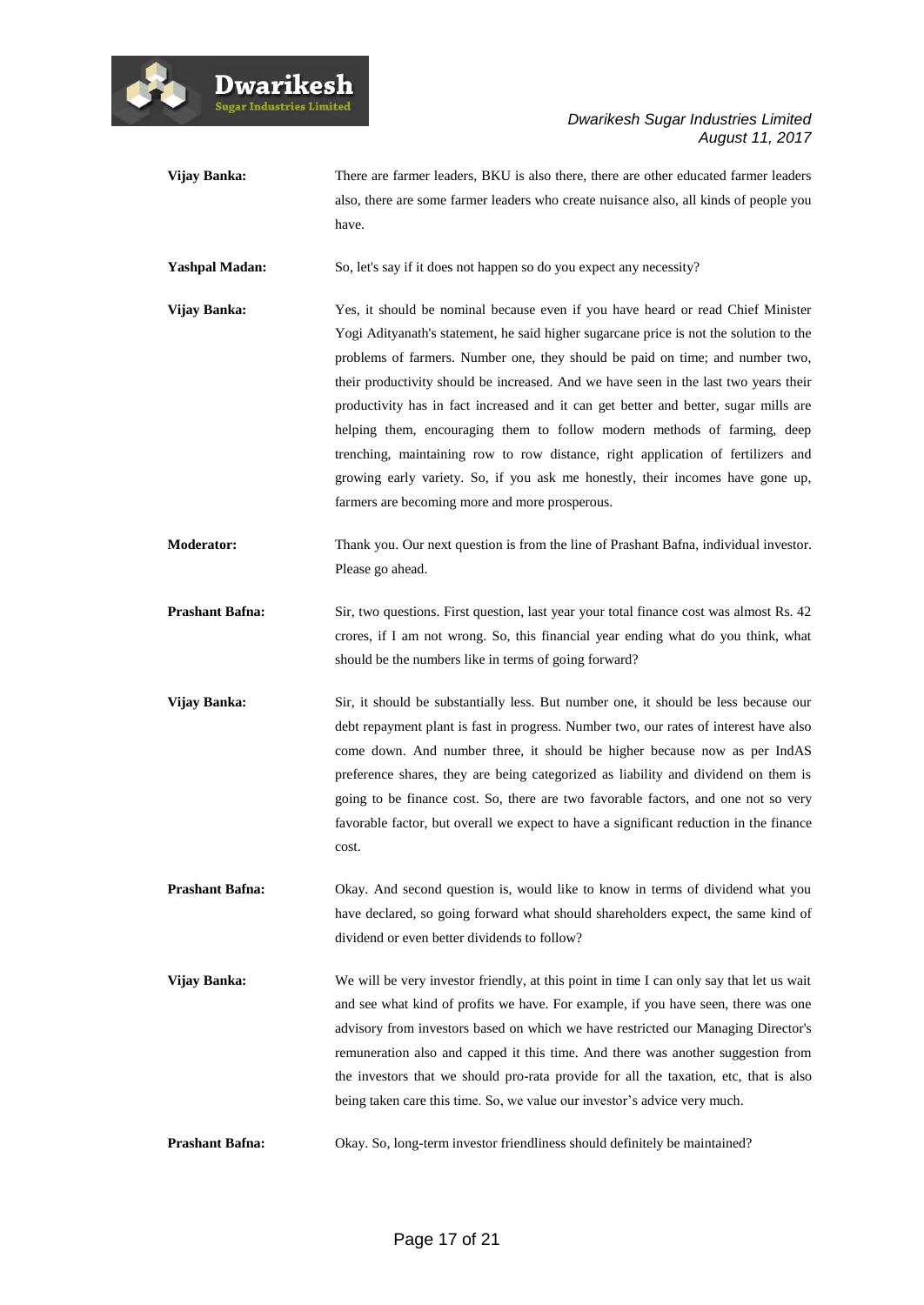

| Vijay Banka:       | We will be investor friendly sir.                                                                                                                                                                                                                                                                                                                                                                                                                                                                                                                                                                                                                                                                                                                                                                                                                                                                                                                                                                                      |
|--------------------|------------------------------------------------------------------------------------------------------------------------------------------------------------------------------------------------------------------------------------------------------------------------------------------------------------------------------------------------------------------------------------------------------------------------------------------------------------------------------------------------------------------------------------------------------------------------------------------------------------------------------------------------------------------------------------------------------------------------------------------------------------------------------------------------------------------------------------------------------------------------------------------------------------------------------------------------------------------------------------------------------------------------|
| <b>Moderator:</b>  | Thank you. Our next question is from the line of Abhilasha Satale from Crest<br>Capital. Please go ahead.                                                                                                                                                                                                                                                                                                                                                                                                                                                                                                                                                                                                                                                                                                                                                                                                                                                                                                              |
| Abhilasha Satale:  | This last quarter we made around Rs. 6 per kg at EBIT level and this quarter further<br>prices have gone up of sugar, so how much would this delta go to?                                                                                                                                                                                                                                                                                                                                                                                                                                                                                                                                                                                                                                                                                                                                                                                                                                                              |
| Vijay Banka:       | You are talking about quarter two?                                                                                                                                                                                                                                                                                                                                                                                                                                                                                                                                                                                                                                                                                                                                                                                                                                                                                                                                                                                     |
| Abhilasha Satale:  | Yes, quarter two even sugar prices have further gone up.                                                                                                                                                                                                                                                                                                                                                                                                                                                                                                                                                                                                                                                                                                                                                                                                                                                                                                                                                               |
| Vijay Banka:       | Sugar prices have gone up but we will have no absorption of overheads and so<br>second quarter is going to be a challenging quarter. We are going to sell<br>aggressively, we will see that our realizations are optimized, but second quarter for<br>all sugar mills is a challenging quarter. See, typically the best quarter for sugar mills<br>is the fourth quarter, followed by the third quarter, followed by first quarter and the<br>last is the second quarter.                                                                                                                                                                                                                                                                                                                                                                                                                                                                                                                                              |
| <b>Moderator:</b>  | Thank you. Our next question is from the line of Nalin Shah from NVS Brokerage.<br>Please go ahead.                                                                                                                                                                                                                                                                                                                                                                                                                                                                                                                                                                                                                                                                                                                                                                                                                                                                                                                    |
| <b>Nalin Shah:</b> | Sir, two things, one is that about three years back all the sugar mills had very, very<br>tough times and it was a nightmare for them to keep themselves in existence. Now<br>having that bad passed almost the entire industry for five, six years and now since<br>the kind of cash you are oozing out, what would be the kind of strategy, would you<br>like to do some diversification to the extent that like again if the bad time comes for<br>the sugar industry at least you are insulated in some way and better use of this cash<br>which we are generating right now or how would you take it?                                                                                                                                                                                                                                                                                                                                                                                                             |
| Vijay Banka:       | Sir, like I had explained a little while ago, there are n number of proposals coming to<br>us for takeover of units, but we are being very, very cautious, we do not want to do<br>anything silly. Our first objective is to become long-term debt free, secondly, we are<br>already spending money on certain debottlenecking of operations so that our average<br>crushing per day goes up, technological advancement, whatever we were not able to<br>do because of paucity of funds are all being executed and efficiency enhancement<br>measures and all are being taken up. But anyways, those are all not going to cost us<br>much more. So, our objective first is to become long-term debt free, secondly there<br>are distillery expansions which can be taken up, and we will have friendly investor<br>policy. As of now everything looks sustainable, we do not expect cyclicality to be<br>repeated, we expect sustainable growth for sugar companies. So, at the opportune<br>time we will take a call. |
| <b>Nalin Shah:</b> | Right. So, immediately you do not feel any necessity of any diversification?                                                                                                                                                                                                                                                                                                                                                                                                                                                                                                                                                                                                                                                                                                                                                                                                                                                                                                                                           |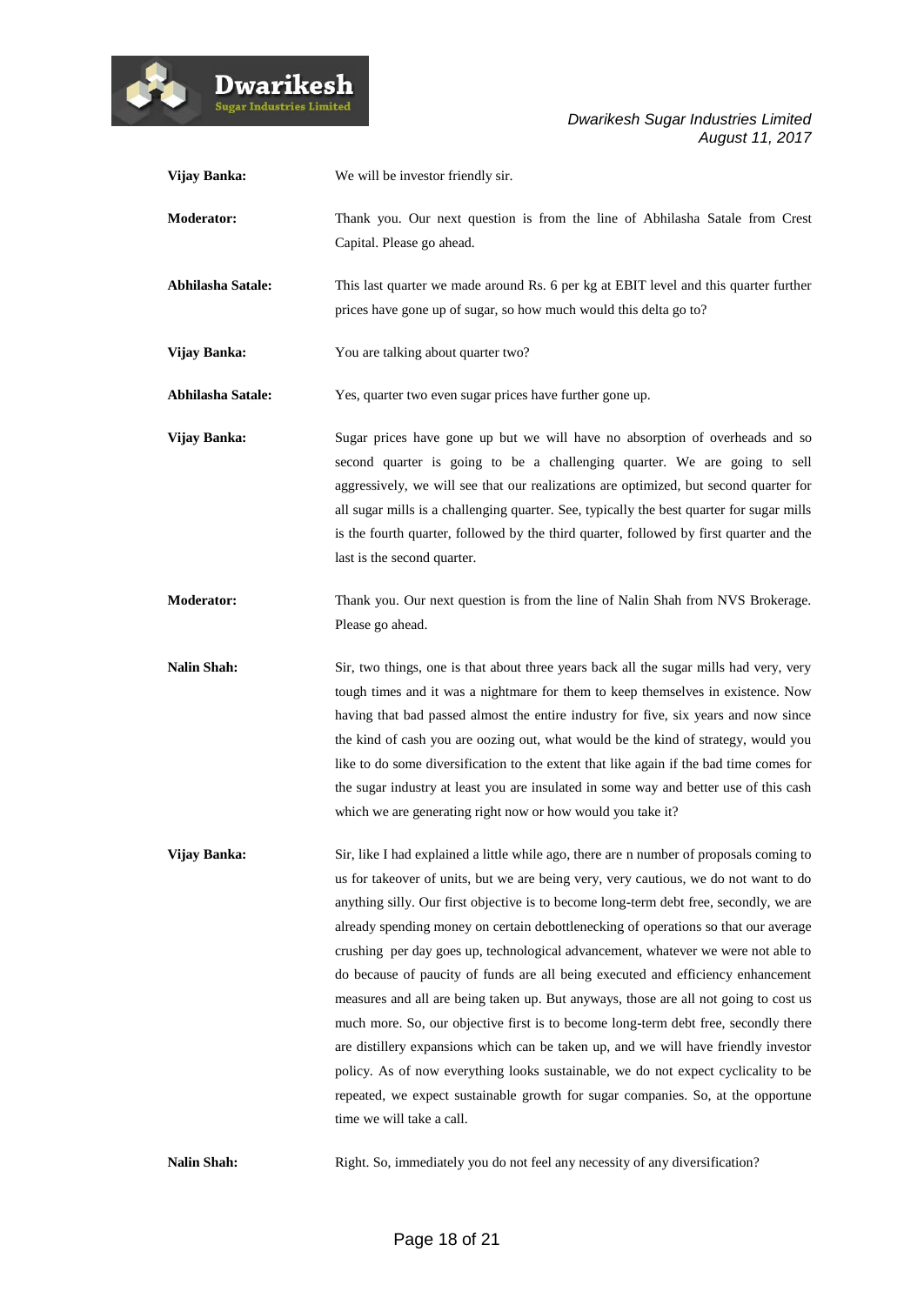| Vijay Banka:          | As of now, no.                                                                                                                                                                                                                                                                                                                                                                                                                                                                                                                                                                                                                                                                     |
|-----------------------|------------------------------------------------------------------------------------------------------------------------------------------------------------------------------------------------------------------------------------------------------------------------------------------------------------------------------------------------------------------------------------------------------------------------------------------------------------------------------------------------------------------------------------------------------------------------------------------------------------------------------------------------------------------------------------|
| <b>Moderator:</b>     | Thank you. Our next question is from the line of Karan Thakker from TM Securities.<br>Please go ahead.                                                                                                                                                                                                                                                                                                                                                                                                                                                                                                                                                                             |
| <b>Karan Thakker:</b> | My question would be really simple on the lines of what you had mentioned before<br>of two months inventory being indicated is my estimate. Based on that two months<br>inventory estimate, what are we expecting the price to be considering all our<br>competitors sell out of inventory during the current quarter? And going ahead what<br>is the inventory build-up right now?                                                                                                                                                                                                                                                                                                |
| Vijay Banka:          | Sir, the lower level of inventory would perhaps indicate that prices can flare up. But<br>like I said, the government is keenly watching and the industry is fully cooperating,<br>all are selling briskly. So, the prices are around 3700 level which is a reasonable<br>price for any sugar company.                                                                                                                                                                                                                                                                                                                                                                             |
| <b>Karan Thakker:</b> | Which you estimate to prevail for the next seasons?                                                                                                                                                                                                                                                                                                                                                                                                                                                                                                                                                                                                                                |
| Vijay Banka:          | Yes, we expect this price to prevail and we expect this price to prevail even after the<br>crushing has commenced. May be for 15 - 20 days or a month there could be little<br>pressure on the prices, but overall the average sugar price realization should be more<br>than 3,600.                                                                                                                                                                                                                                                                                                                                                                                               |
| <b>Karan Thakker:</b> | And our conserving cost which was about Rs. 4 - Rs. 4.5, with the reduction in the<br>debt right now is expected to come down to how much lower, so right now we spoke<br>about 2917 basically cost of inventory, so?                                                                                                                                                                                                                                                                                                                                                                                                                                                              |
| Vijay Banka:          | Yes, if you see our interest cost on QoQ basis has come down by about Rs. 7 crores<br>in Q1. So, we will see good reduction in the coming quarter as well. So, this<br>obviously will get reflected in better margins for us.                                                                                                                                                                                                                                                                                                                                                                                                                                                      |
| <b>Karan Thakker:</b> | So, sir will you expand the conversion cost per kg of that to come down?                                                                                                                                                                                                                                                                                                                                                                                                                                                                                                                                                                                                           |
| Vijay Banka:          | When we talk of conversion cost we do not take into account interest cost, interest<br>cost used to be around Rs. 2 kg for us, which now has come down to less than Rs. 1<br>per kg for us. There will interest cost because of working capital requirement even if<br>we become long-term debt free. All sugar companies have peak level stock during<br>March, April, so then the inventory build up is very high and it gradually gets<br>reduced. If we reduce our working capital loans also then the question will come as<br>to where do you deploy the money, because then there can arise a situation in<br>September, October where you will have surplus cash with you. |
| <b>Karan Thakker:</b> | And sir, as of now what is our short-term and long-term cost?                                                                                                                                                                                                                                                                                                                                                                                                                                                                                                                                                                                                                      |

Dwarikesh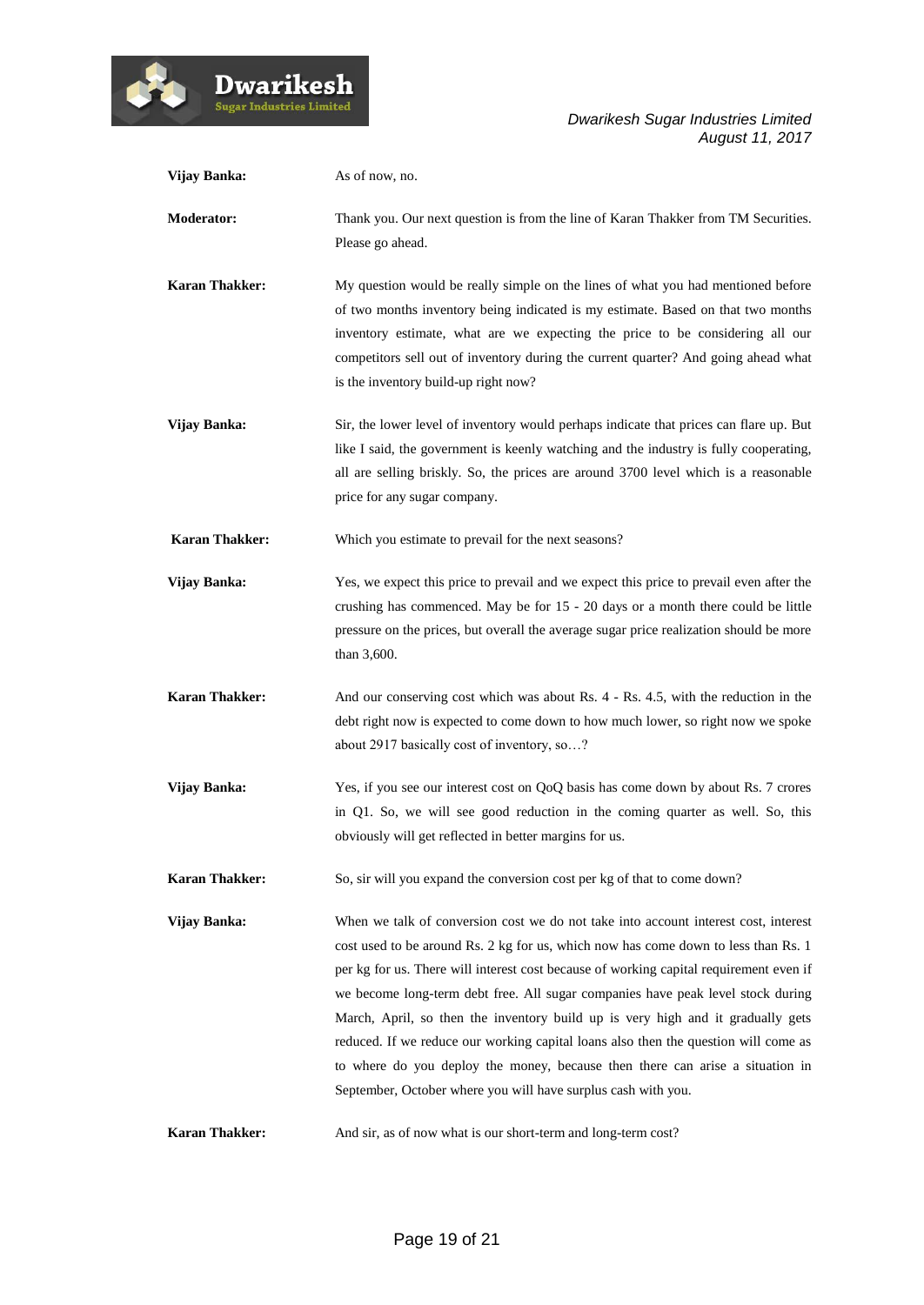

| Vijay Banka:           | Sir, long-term we have, like I said, we have Rs. 115 crores of long-term debt on us,<br>out of which Rs. 85 crores is at 9.55% rate of interest and there is Rs. 32 crores is<br>non-interest bearing, it is a government sponsored loan. And our working capital is<br>at 9.35% rate of interest, we are in the process of getting ourselves rated for issuance<br>of commercial paper. So if we get a favorable rating I think the working capital cost<br>can come down further.                                                                                                                                                                                                                                                                                                                                                                                                                                                                       |
|------------------------|-----------------------------------------------------------------------------------------------------------------------------------------------------------------------------------------------------------------------------------------------------------------------------------------------------------------------------------------------------------------------------------------------------------------------------------------------------------------------------------------------------------------------------------------------------------------------------------------------------------------------------------------------------------------------------------------------------------------------------------------------------------------------------------------------------------------------------------------------------------------------------------------------------------------------------------------------------------|
| Moderator:             | Thank you. We have the last question from the line of Prashant Bafna, individual<br>investor. Please go ahead.                                                                                                                                                                                                                                                                                                                                                                                                                                                                                                                                                                                                                                                                                                                                                                                                                                            |
| <b>Prashant Bafna:</b> | Sir, for a retail investor, for being a long-term investor what would you say, you said<br>that you should go up for this financial year by 10% - 15% or xyz whatever number,<br>but if you are a long-term investor for three years, five years, how do you see this?                                                                                                                                                                                                                                                                                                                                                                                                                                                                                                                                                                                                                                                                                    |
| Vijay Banka:           | When I say $10\%$ - 15% increase I spoke about the increase in the crushing, I did not<br>speak about the profitability, profitability is again outcome of a number of factors.<br>So, crushing we expect about 10% - 15% to go up. I think I have answered this<br>question earlier also, we see a sustainable growth for the sugar industry. Policy in the<br>past that had adversely impacted the sugar industry in the past was arbitrary increase<br>in the sugarcane prices. Now, the focus of the government is more on increasing the<br>productivity of the farmers and ensuring the price that is decided is paid to the<br>farmers on time. So, one aspect being taken care and the second aspect pricing of<br>sugar also being taken care by the government tweaking the policies every which<br>way whenever required. So, we expect a stable regime to continue, I think this is an<br>industry to remain, for anyone to stay invested in. |
| <b>Prashant Bafna:</b> | Okay. I just wanted like the growth for shareholders is only if company is growing<br>at 10% - 15% per annum. So, in terms of that the demand is not growing at that rate,<br>demand is growing at 2%, 3% or 5%. So, how do you think that this company can<br>grow at 15% - 20% from here on?                                                                                                                                                                                                                                                                                                                                                                                                                                                                                                                                                                                                                                                            |
| Vijay Banka:           | You see, within our existing units we can grow further also in the coming years, we<br>can do capacity expansions, etc, if required. Then the next option would be of course<br>to acquire units, maybe we will go shopping during beer phase and not during the<br>bull run.                                                                                                                                                                                                                                                                                                                                                                                                                                                                                                                                                                                                                                                                             |
| Moderator:             | Thank you. I now hand the conference back to Mr. Vijay Banka for closing<br>comments.                                                                                                                                                                                                                                                                                                                                                                                                                                                                                                                                                                                                                                                                                                                                                                                                                                                                     |
| Vijay Banka:           | Thank you very much. I am indeed grateful to all of you for having extended support<br>to us. We have been very receptive as far as your suggestions and advices are<br>concerned. Our promoter MD has proactively requested for capping of his<br>remuneration to Rs. 5 crores per annum. The spike that we saw in the fourth quarter<br>in last year is not going to be there, so we will continue to remain investor friendly,                                                                                                                                                                                                                                                                                                                                                                                                                                                                                                                         |